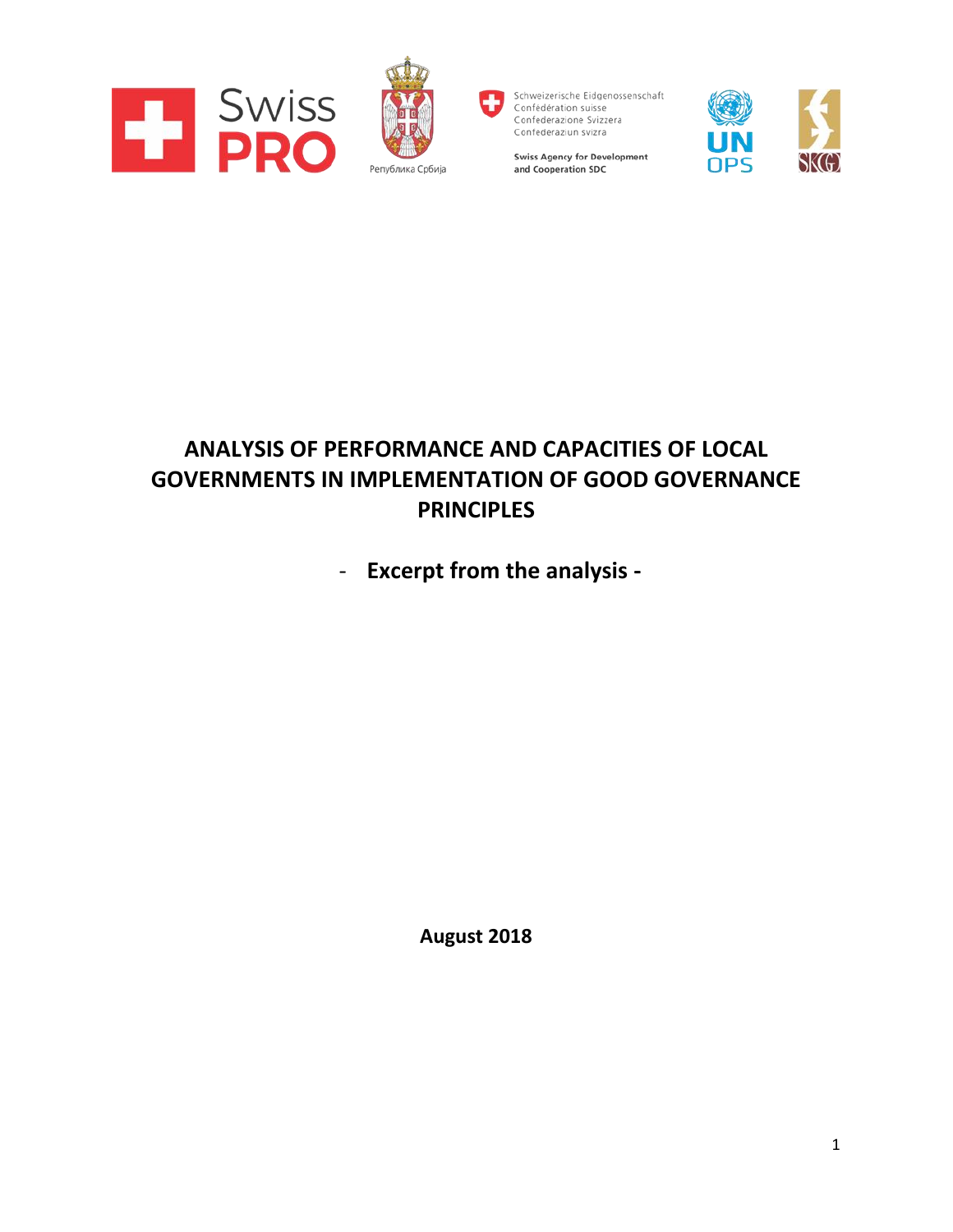







In this analysis we examine capacities of local governments for applying the good governance principles in implementation of legal obligations and public policies within the scope of competencies of towns and municipalities. The purpose of this analysis that covered 60 local governments (LGs) – 14 towns and 46 municipalities – is to collect and process the data for the sample as the basis for an overall picture of the current trends and needs relating to the application of the good governance principles on the local level.

The Good Governance Index (GGI), used for this assessment, is designed to enable local governments to get insight into efficiency and effectiveness of their own performance, i.e. to resort to objective and measurable indicators to examine their own performance and identify the procedures that require improvement, but also the ones where good practices in implementation of the legislative framework and public policies have already been established.

In the first part of the analysis methodology of the Good Governance Index is described, but also the methodological approach in conducting the analysis on the sample of 60 towns and municipalities. Also, the first part of the analysis presents a summary of key findings in five areas that cluster some of good governance principles according to the Good Governance Index (Accountability; Transparency and Participation; Equality; Predictability, Efficiency and Effectiveness; Anti-corruption), as well as some key findings relating to different categories of the analyzed LGs (towns, municipalities, level of development). This part of analysis is presented as an excerpt intended for the broader circle of professionals.

In the second part of the analysis collected data for all individual indicators making up the Good Governance Index are presented. Each indicator is associated with respective data (percentages) for towns, municipalities and all covered LGs. Indicators are clustered into special thematic sub-areas and presentation of individual results by the indicator in each of the respective areas is followed by recommendations for most important procedures and practices in LGs that require improvement. These recommendations are pooled for towns and municipalities, but wherever a different approach for towns versus municipalities is required, this is specially highlighted.

The third part presents general conclusions and recommendations suggesting priority lines of action in the oncoming period so that LGs can get most efficient support for the application of good governance principles in implementation of statutory obligations and public policies from the scope of competencies of towns and municipalities.

Within the project "Enhancing Good Governance at the Local Level", which is an integral part of the Swiss PRO Program ("Enhancing Good Governance and Social Inclusion for Municipal Development") implemented by the United Nations Office for Project Services (UNOPS) with the support of the Swiss Agency for Development and Cooperation (SCD), the Standing Conference of Towns and Municipalities (SCTM) contracted the Partner Solutions d.o.o. to conduct this analysis.

The analysis was prepared by a team of experts composed of Miloš Stanojčić, Dušan Vasiljević, Tanja Pavlović Križanić, Petar Vujadinović, Branko Ljuboja, Milorad Matić, Vladimir Pilja and Bojan Kostić, with the support of experts from the Standing Conference of Towns and Municipalities secretariat.

We express our high appreciation for representatives of 60 LGs for providing the needed data and supporting the team of experts in the verification process.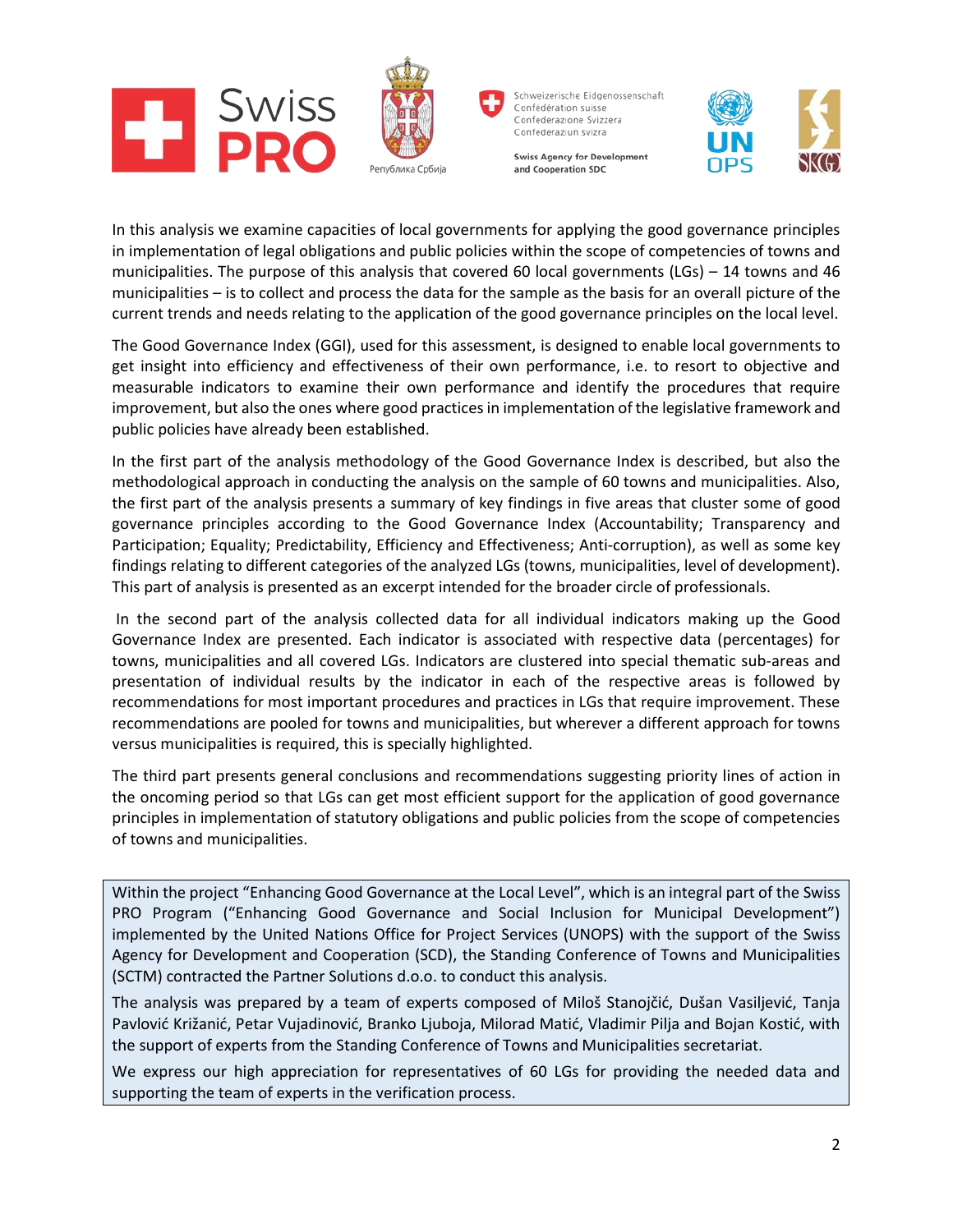







# **TABLE OF CONTENTS**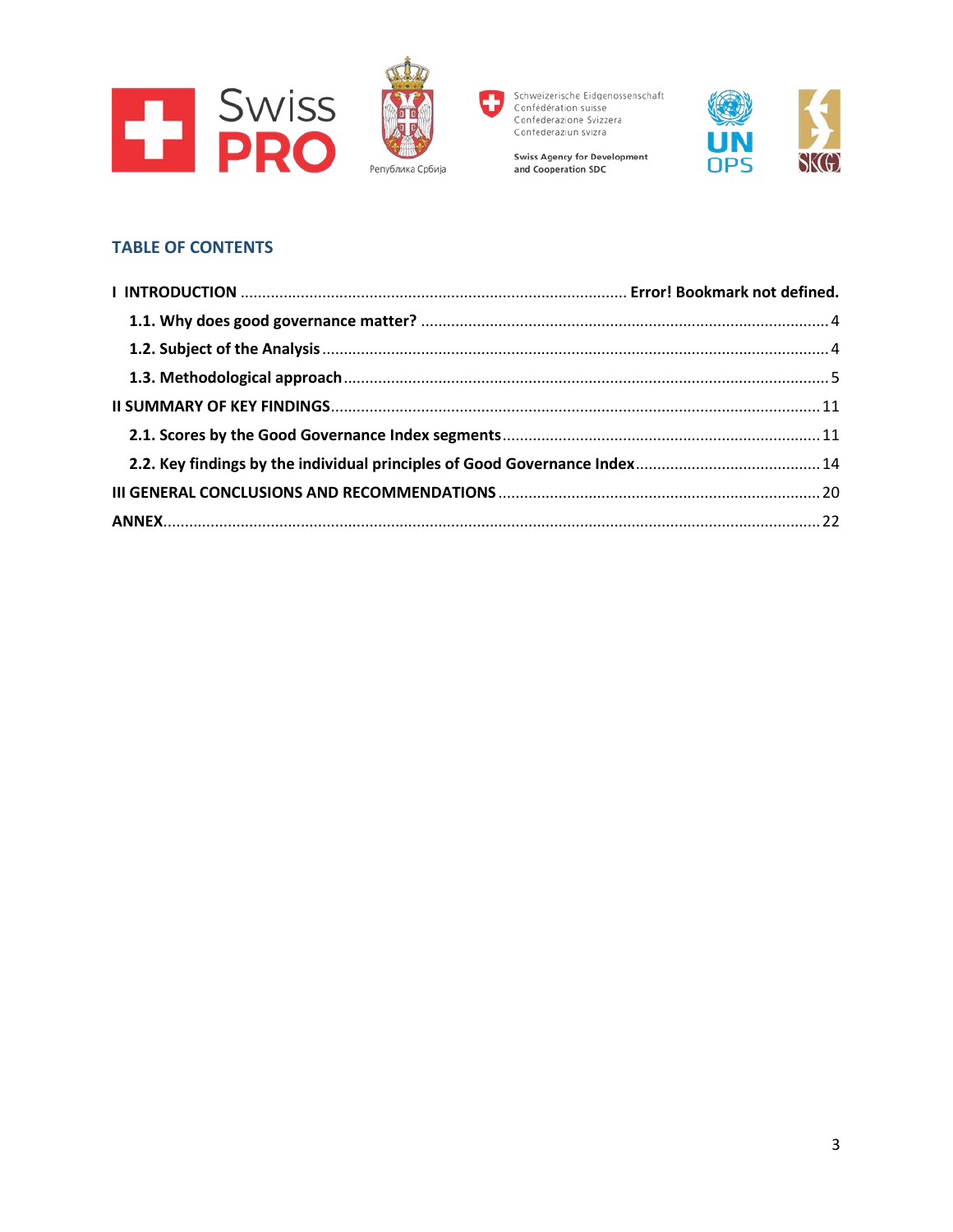







# **I INTRODUCTION**

#### <span id="page-3-0"></span>**1.1. Why does good governance matter?**

Since local governments are "the doorway" to the good governance being the level of power that is closest to the citizens, any further regulation of the operation and functioning of towns and municipalities, be that amendments to the legislative framework or support to implementation of best practice models that are not binding under the law, has to comply with the good governance principles. This is the most comprehensive mechanism that, regardless of any specific arrangement, provides that the way in which local government operates complies with grounded decision making with effective and efficient administrative organization and support. Good governance on the local level is, among other things, directed towards greater participation of empowered citizens in the decision making processes in order to establish a citizen friendly system which is fit for the citizens.

The good governance concept is not new, but in recent years the interest in compliance with its principles has increased globally, as well as here in Serbia. The reasons are numerous, but the whole process is closely related to the EU integrations; we nevertheless believe that the key reason lies in greater importance attributed to efficiency in public administration performance, including the local government competencies. More extensive reliance on the quantitative indicators increasingly enables comparison of task performance between local governments in Serbia and neighboring countries, as well as comparison among local governments within the country. Another reason is the fact that the public sector in Serbia is under pressure to increase accessibility, i.e. quality of services provided with the available or even reduced resources, or to provide the same volume and quality of services with smaller financial funds or achieve both at the same time.

In addition to improvement of the legislative framework and formulation of public policies that directly introduce some elements of good governance into local government operations, donor organizations, their programs and projects greatly contributed to the concept promotion on the local level and directly supported towns and municipalities in piloting of different models of good practices. It should be pointed out that some donor organization and programs and projects they provide funding for, tend to focus the "good governance" on a series of requirements partially adjusted to the respective organization priorities, although the "good governance" can imply a lot of different things in different contexts. Accordingly, the Good Governance Index (GGI) developed by the national association of local governments, Standing Conference of Towns and Municipalities, as a tool for the assessment of local government capacity for application of the good governance principles becomes additionally important as a mean to promote these principles, as well as a tool for harmonization of approach and practices in Serbian towns and municipalities.

# <span id="page-3-1"></span>**1.2. Subject of the Analysis**

Within the project "Enhancing Good Governance on the Local Level" the Standing Conference of Towns and Municipalities tries to provide support to towns and municipalities in capacity building necessary for the implementation of good governance principles in everyday practice within the context of professionalization and modernization of local government operations as a service provider for the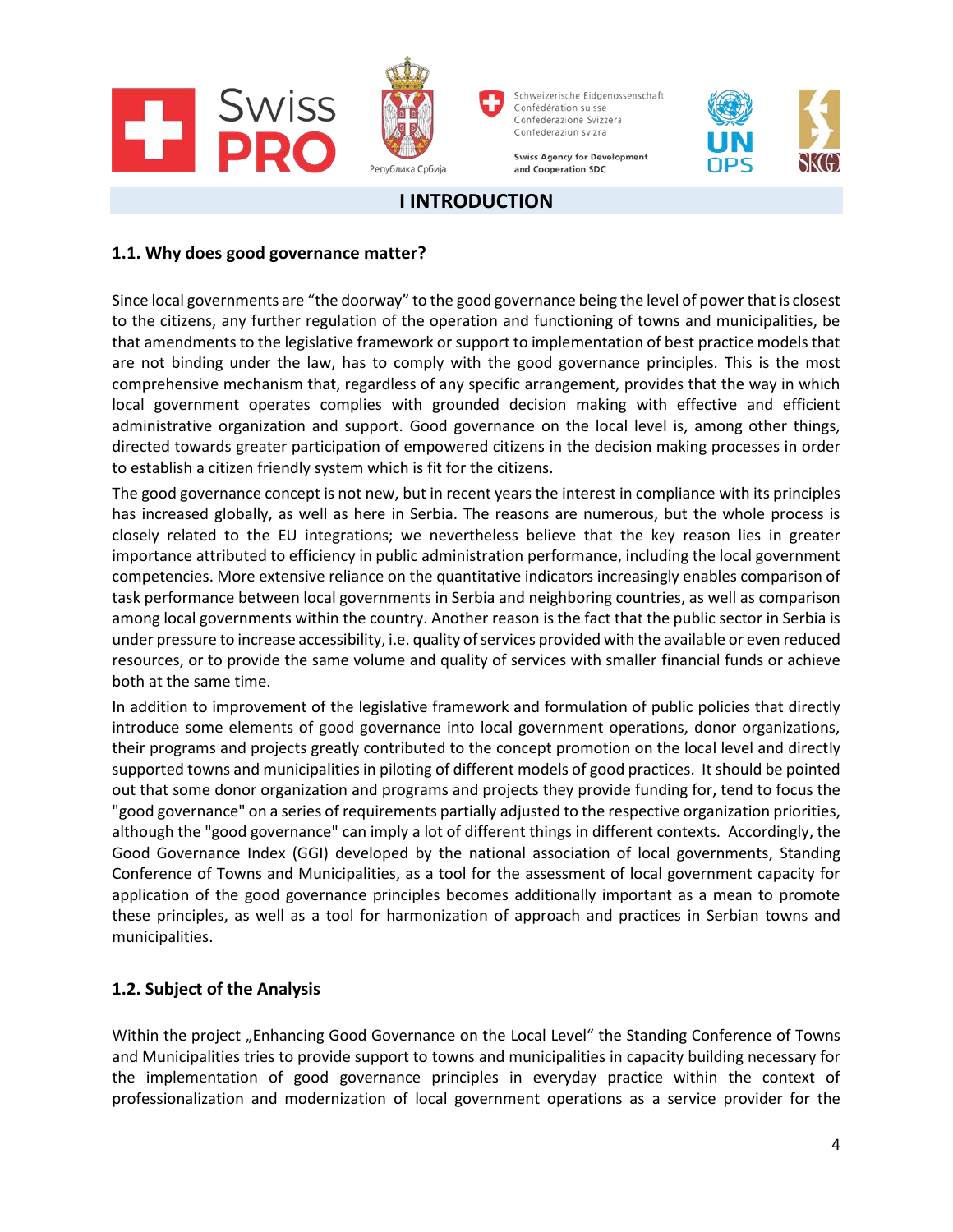







citizens. The project is a part of the Swiss PRO Programme ("Enhancing Good Governance and Social Inclusion for Municipal Development") implemented by the United Nations Office for Project Services (UNOPS) and supported by the Swiss Government. In order to achieve the best possible effects of the support activities and their adjustment to the LGs needs and priorities, the project includes a detailed assessment of the current capacities of the local governments (towns and municipalities) for their application of good governance principles on the basis of Good Governance Index.

The aim of the analysis is to collect and process the data for the sample of 60 LGs to get an overall picture of the current trends and needs relating to the application of the good governance principles on the local level. The analysis is conducted using the "Good Governance Index" that is a tool enabling measurement of the LGs performance in the application of good governance principles in specific thematic areas pertinent to local government operations.

This "Analysis of Performance and Capacities of Local Governments in the Application of Good Governance Principles" was conducted on a sample of 60 LGs (14 towns and 46 municipalities). The criteria for selection and participation of LGs are formulated in cooperation with representatives of the Standing Conference of Towns and Municipalities and SwissPRO program, while SCTM was in charge of invitations and collection of LG applications. The following elements were used to compile a more extensive list of 98 LGs invited to join the analysis:

- $\checkmark$  Representation of all administrative districts each administrative district is represented with at least one local government.
- $\checkmark$  Local government types proportional representation of towns and municipalities to reflect the total number of towns and municipalities in Serbia (about 20% towns and 80 % municipalities). The study was conducted in 14 towns (23% of the total number of analyzed LGs) and 46 municipalities (about 77 % of the total number of analyzed LGs).
- $\checkmark$  Level of development LGs from all four groups were included in the analysis in compliance with the current Decree of the single list of levels of development of regions and local selfgovernments, adopted in 2014: 6 LGs (10%), 15 LGs (25%), 22 LGs (37%) 17 LGs (28%) from groups 1, 2, 3 and 4, respectively.
- $\checkmark$  Participation in other donors' and partners' projects.
- $\checkmark$  The sample did not cover the City of Belgrade due to complexity of its administration as well as City municipalities (because of differences in competencies).

# <span id="page-4-0"></span>**1.3. Methodological approach**

**The Good Governance Index (GGI) on the local level** was generated within the project "Enhancing administrative efficiency and effectiveness on the local level" implemented by the Standing Conference of Towns and Municipalities, with the support of the German Development Cooperation provided within the GIZ project, Support to Public Administration Reform in the Republic of Serbia".

The Standing Conference of Towns and Municipalities developed the Good Governance Index on the local level in direct cooperation with the Ministry of Public Administration and Local Self-Government, local governments, independent public bodies and non-governmental organizations/partners relevant in the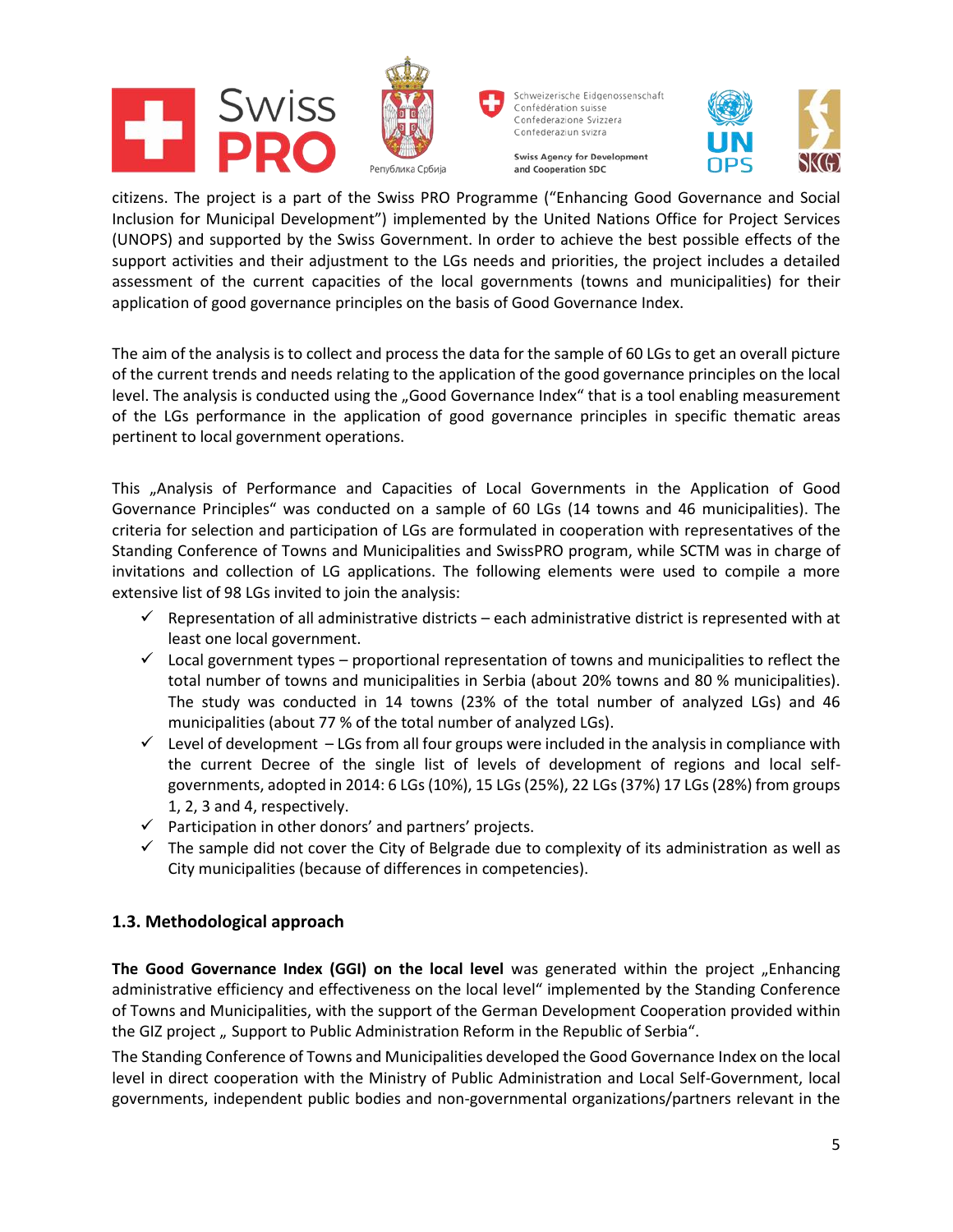







area of good governance on the local level. Methodologically, the Good Governance Index is primarily based on the already available tool developed by the Standing Conference of Towns and Municipalities, used for evaluation of performance of local governments in various fields (human resource management, local finances and local tax administration, local economic development, rural development etc.). At the same time, the developed indicator system strongly relies on international good governance methodologies, i.e. good governance, adjusted to the legislative and institutional framework of Serbia and in particular the local government position.

The Good Governance Index (GGI) has been designed to enable local governments to fill in the questionnaire and get insight into efficiency and effectiveness of their own work, i.e. to make it possible for them to use objective and measurable indicators to evaluate their performance and identify the procedures that require improvement, as well as those in which good practice in implementation of the legislative framework and public policies has already been established. The questionnaire was developed as a tool for self-assessment of towns and municipalities, but due to a huge volume of documents, need to verify them and the fact that it was the first comprehensive implementation of this technique, a team of experts was hired that worked on collection of information and verification of indicators together with respective local government teams.

The Good Governance Index methodology on the local level starts from designing an "ideal" model of good governance functioning established on the basis of current statutory legislation and public policy documents (e.g. some strategic documents), as well as adopted local and international standards and good practices in providing the services to local community population, i.e. organizing and exercising local government competencies. In other words, the Good Governance Index for each individual local government differentiates between (1) current - achieved and (2) desirable – "ideal" state of good governance, according to the set parameters – indicators. The result of the Index for LGs (on different levels of analysis ranges from 0 to 100, i.e. represents a percentage of ideal performance) implies that practically neither of town and municipalities (probably) will reach the maximum 100%, and the difference between the results achieved on GGI and maximum score is the room for improvement of operation and achievement of higher standards relating to good governance.

The methodology for using the Good Governance Index on the local level requires that each LG responds to certain questions (good governance indicators); the questions/indicators refer to operational and other processes, practices or possible situations in the area of exercising certain competencies and performance of tasks entrusted to local governments in Serbia, while the answers to these questions/indicators reflect the current state, i.e. current practices of the pertinent local government in the area covered by the questions/indicators when the questionnaire is filled in. It is of crucial importance that each local government objectively and accurately answer to each question, i.e. choose the answer that completely (or mostly) reflects the current situation described by the indicator. In order to confirm that the selected answer really corresponds to the current situation in a respective LG, a system for verification of answers has been designed, i.e. proof that the situation really is as described by the LG in the chosen answer.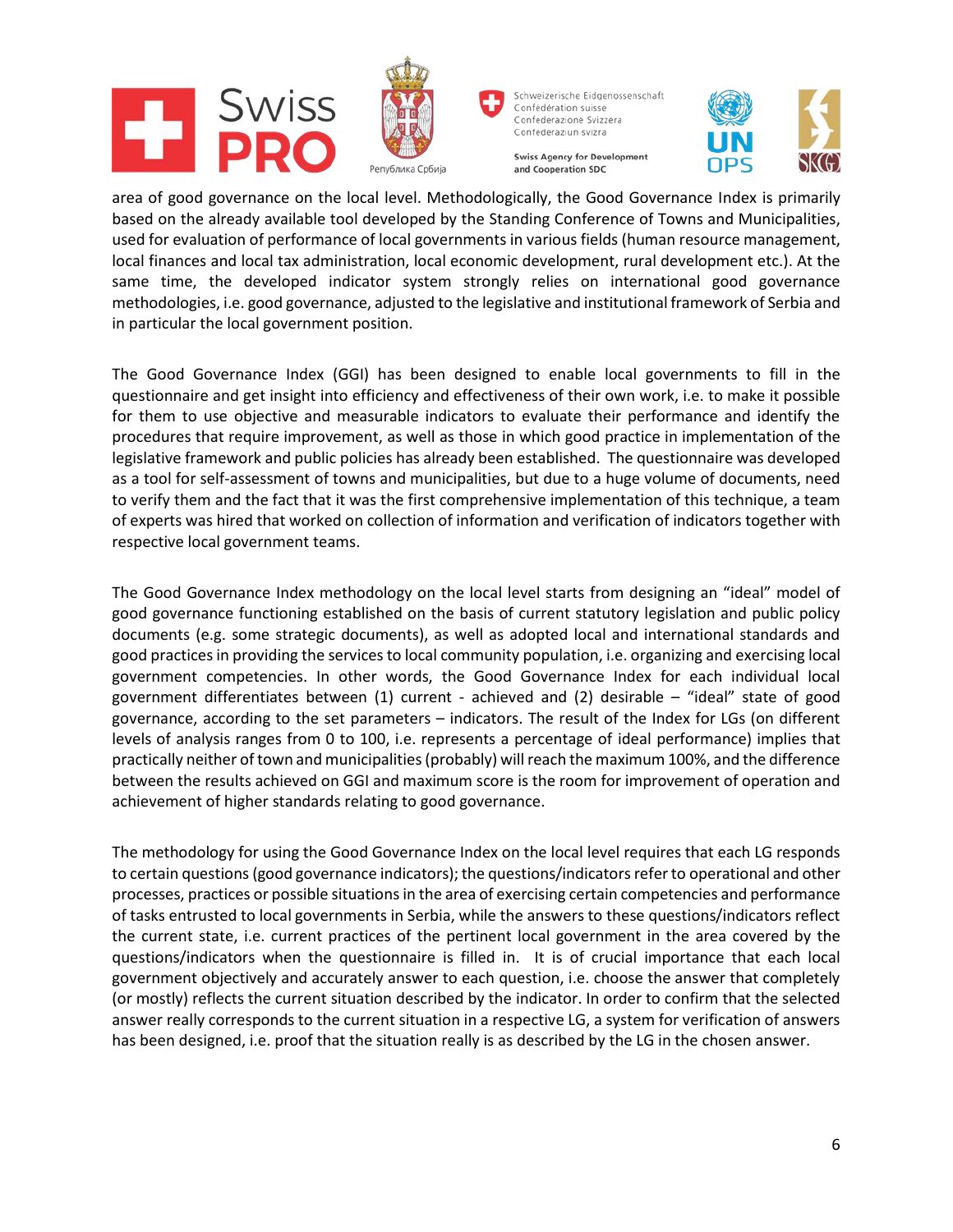







The value of each answer is expressed in points, according to the nature of the answer in the context of good governance, i.e. standard described by each answer. The result for each LG in individual areas/ principles or groups of principles of good governance is calculated as a sum of weighted points in the given area against the maximum possible weighted score in the given area and is expressed in percentages:

Achieved number of points in a given area (principle) / max number of points for the whole area (principle) x 100 = score i.e. result for the given area expressed in percentages

Finally, the total score for the whole Index is obtained as a percentage of the sum of weighted points achieved for each question (indicators) in each of the five areas (principles) of good governance against the maximum possible weighted score.

#### Achieved number of points (score) for all principles/ max possible weighted score for the whole Good Governance Index x 100 = result of the Good Governance Index expressed in percentages

Having in mind the fact that not all questions/indicators, or all sub-areas or principles of good governance are the same from the point of view of importance, volume and complexity, or from the point of view of the number of indicators covering them, in the course of methodology development different value was assigned to them (weight) following the pertinent rules on the each level of analysis (weights for each question/indicator, for each sub-area and for each principle/group of principles). The list of weights for respective questions, sub-areas and areas is given in the Annex to the document.

For appropriate understanding of the phase which is operationally most important for LGs, i.e. the phase of data collection and answering the questions in the questionnaire, it is important to recognize two types of questions (indicators). One type of questions are cumulative or composite questions, while the other type are scaled or questions with excluding answers. The main difference between the two types of questions is the fact that in the first type multiple answers can be chosen – each selected answer is coded as affirmative (YES) and the LG is awarded the corresponding number of points. In the second type of questions (scaled) only one answer can be chosen, i.e., one of possible situations reflecting the situation in the respective LG, illustrating one of possible scenarios, and it carries a pre-set number of points.

An example of a cumulative (composite) question (indicator)

| 1.2.2. What                                            | Answers                                                                                                                                                                                       | Scoring |
|--------------------------------------------------------|-----------------------------------------------------------------------------------------------------------------------------------------------------------------------------------------------|---------|
| methods does                                           |                                                                                                                                                                                               | system  |
| LG use to<br>manage risks in<br>the budget<br>process? | A risk management strategy has been drawn in compliance with the Budget<br><b>System Law and Regulation</b>                                                                                   |         |
|                                                        | Rulebook on Budget Accounting and Accounting Policies has been adopted                                                                                                                        |         |
| (multiple)                                             | Decision on Debt Management has been adopted                                                                                                                                                  |         |
| answers may be<br>selected)                            | A dual signature system has been adopted whereby no obligations can be<br>assumed without signatures of both the responsible person and municipality<br>president (mayor)/administration head |         |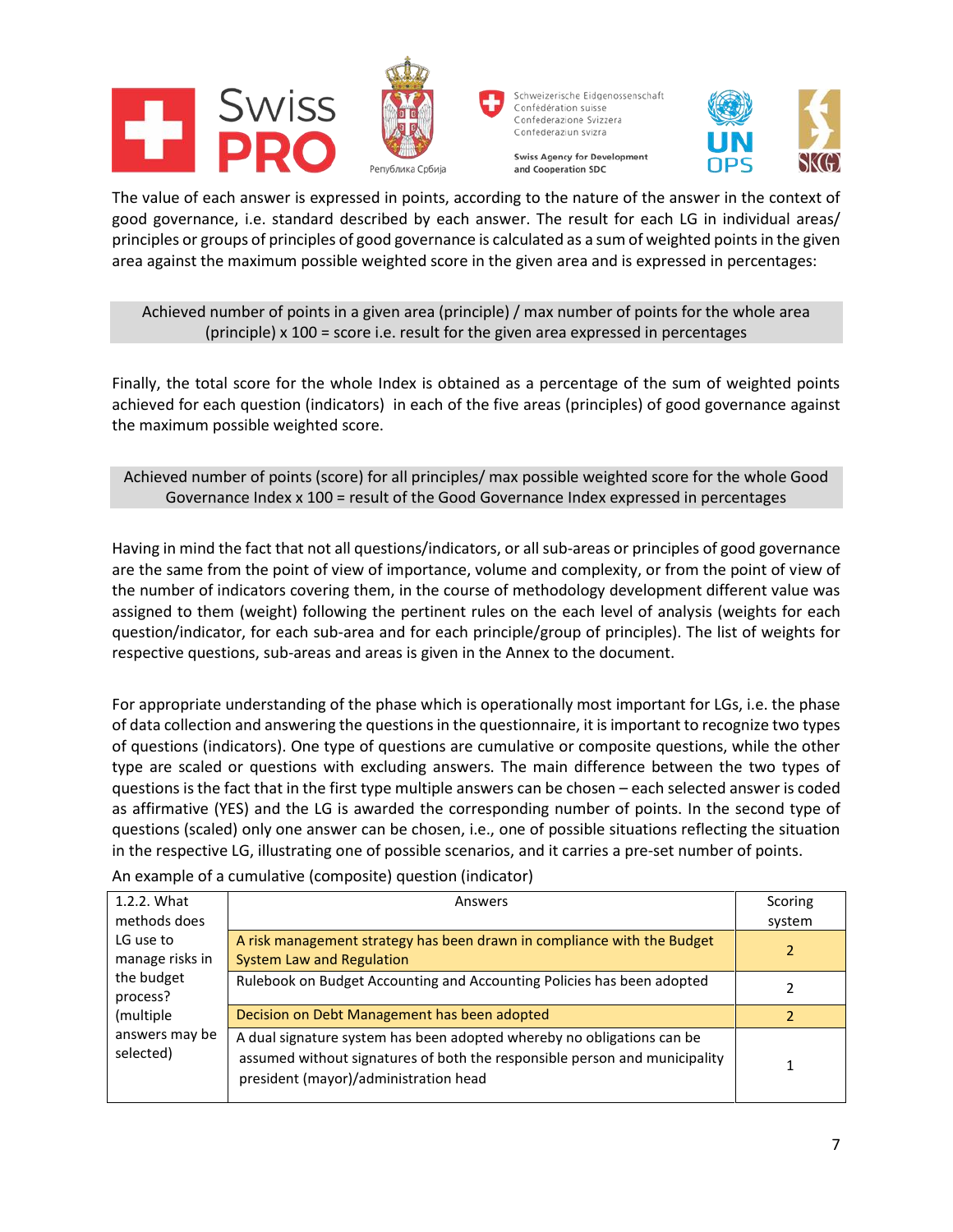

As this example illustrates, LGs can have multiple elements/practices/documents relating to risk management in the budget process. They are not mutually exclusive (although they can be essentially linked and mutually dependent, but this does not change the nature of the question), so that it is necessary to choose all answers describing the practice and current situation in the area in the pertinent LG. For example, if a LG chooses answer #1 (carrying 2 points), #3 (also carrying 2 points) and #5 (carrying 1 point), it will score 5 points in all. The max number of points (score) against which the result (performance) is calculated is the sum of all questions which is 11 in this particular case.

As illustrated in this example, not all answers carry the same number of points – that depends on multiple different parameters (level of a document regulating some issue, importance of the answer for the whole indicator, differences in the sense whether an answer reflects a statutory duty or represents a good practice that exceeds the statutory duty, differences in the sense whether fulfillment of a standard reflected in an answer requires more effort and resources than for some other answers, or the like), answers usually carry different number of points. This significantly affects the "sensitivity" of this instrument, i.e. the fact that additional effort was needed to make the scoring system as objective as possible to reflect the content of individual indicators.

An example of scaled questions - questions with excluding answers

| What is the amount<br>Answers<br>earmarked for<br>professional training<br>of staff in the budget<br>(of the budget<br>planned for staff<br>is earmarked for their professional training<br>salaries in<br>town/municipality<br>government)? |                                                                                                                                     | Scoring<br>system |
|----------------------------------------------------------------------------------------------------------------------------------------------------------------------------------------------------------------------------------------------|-------------------------------------------------------------------------------------------------------------------------------------|-------------------|
|                                                                                                                                                                                                                                              | More than 2% of the budget for staff salaries in the town/municipality<br>government is earmarked for their professional training   | 5                 |
|                                                                                                                                                                                                                                              | 1.2-2% of the budget for staff salaries in town/municipality government                                                             | 4                 |
|                                                                                                                                                                                                                                              | 0.6-1.2% of the budget for staff salaries in the town/municipality<br>government is earmarked for their professional training       | 3                 |
|                                                                                                                                                                                                                                              | 0.3-0.6% of the budget for staff salaries in the town/municipality<br>government is earmarked for their professional training       |                   |
|                                                                                                                                                                                                                                              | Less than 0.3% of the budget for staff salaries in the town/municipality<br>government is earmarked for their professional training |                   |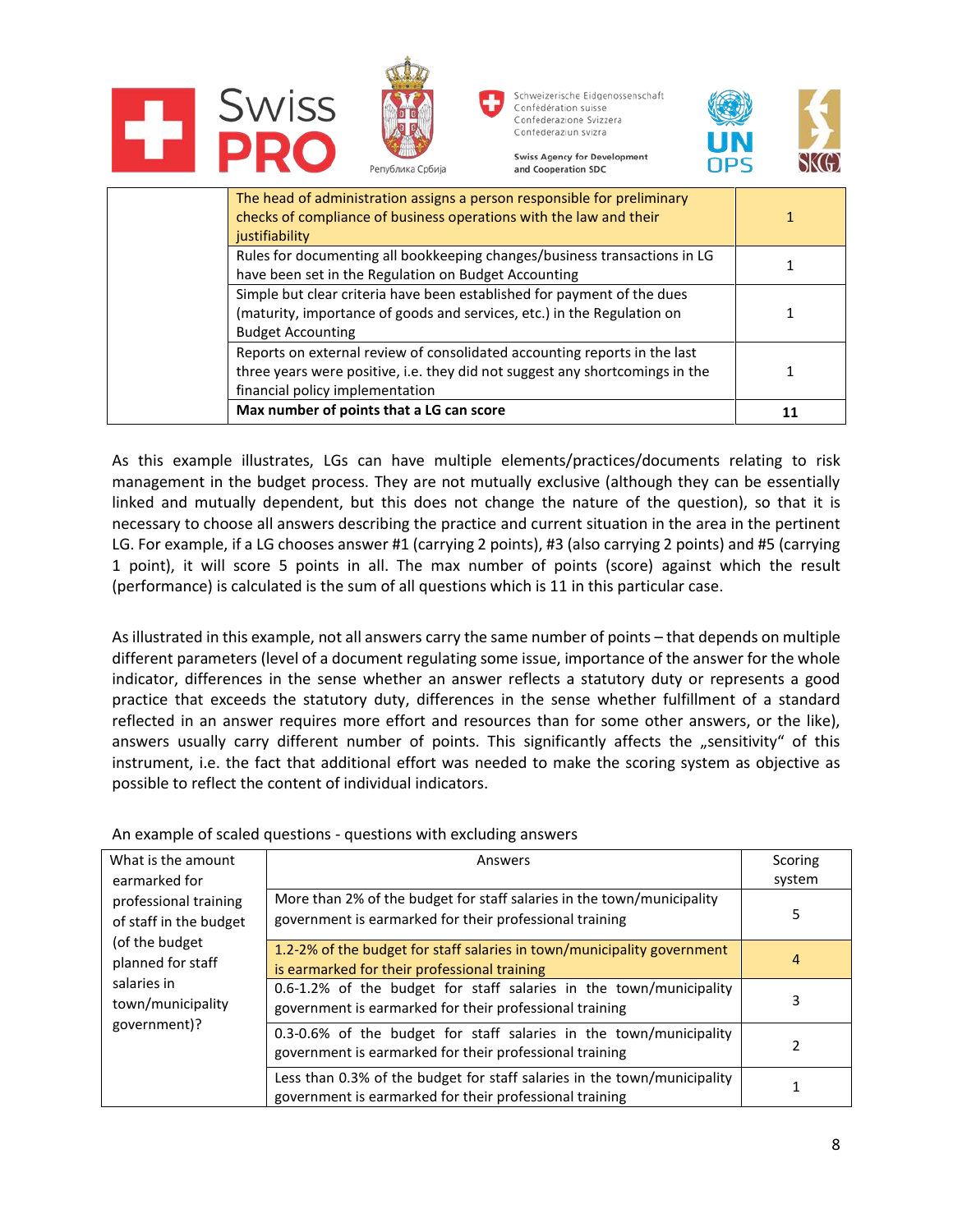

As illustrated in the previous example, LG may opt for only one answer to this question – the logic of the answer rules out choosing any of the other answers, because one rules out the other. In this type of questions the scoring follows a scale principle, usually from 0 (absence of any practice/document/situation) to 5 (desirable, best possible or ideal situation, depending on the type of the question). Max score in this type of questions is attributed to the most desirable answer (5). If, for example, a LG marks the answer # 2 (allocation of 1.2% to 2% of the planned budget), it scores 4 out of the maximum of 5 points.

The team in charge of Index development opted for one or the other type of questions led by the nature and complexity of the subject matter the indicator covered. The type of questions does not reflect difference in final scores, since sometimes major differences in maximum scores assigned to one or the other type of indicators are balanced (i.e. mitigated) by the applied system of weights.

The first step in this analysis was introducing LGs to the index, as a kind of preparation for the expert team visit. In addition to the Index, an additional list of documents that the LGs were required to prepare was sent to the addresses of 60 towns and municipalities to make the visits of our team of experts as efficient as possible. During the visits, the experts in cooperation with the municipal teams – administration heads, their deputies and associates from other departments – went through the indicators and verified the answers after checking the pertinent documentation, reports, websites, etc. Although the visits were planned and announced as single day events, in several local governments additional visits were needed to provide for enough time to collect additional information and verify these subsequently together with the experts. After completion of the tables (all answers filled in) the final drafts were shared with LG teams to additionally verify the data and, in case of need, suggest any amendments. The Indexes were considered final if there were no LG's suggestions for amendment or any response to that effect within 10 days after the Index was sent. Through their participation in the analysis, the LGs got a clearer picture of their performance, particularly in terms of compliance with statutory regulation. In some cases members of our team of experts subsequently sent models and examples of internal regulations to participating municipalities.

In continuation of the analysis the collected data are presented in groups of five areas of good governance: (1) Accountability; (2) Transparency and Participation; (3) Equality; (4) Predictability, Efficiency and Effectiveness of Local Governments and (5) Anti-corruption. These clusters of good governance principles that do not fully correspond to the principles most commonly used by reference international organizations resulted from workshops with representatives of relevant national and local bodies. Having that many processes in LGs, and consequently the defined indicators, refer to many principles of good governance at the same time, the priority was to cluster some important processes in LGs and analyze them through a series of procedurally linked questions to underline, thus, the importance of their comprehensive application; subsequently they are classified into a principle or group of principles they predominantly belong to. Each of the indexes was presented by the resulting data (percentages) for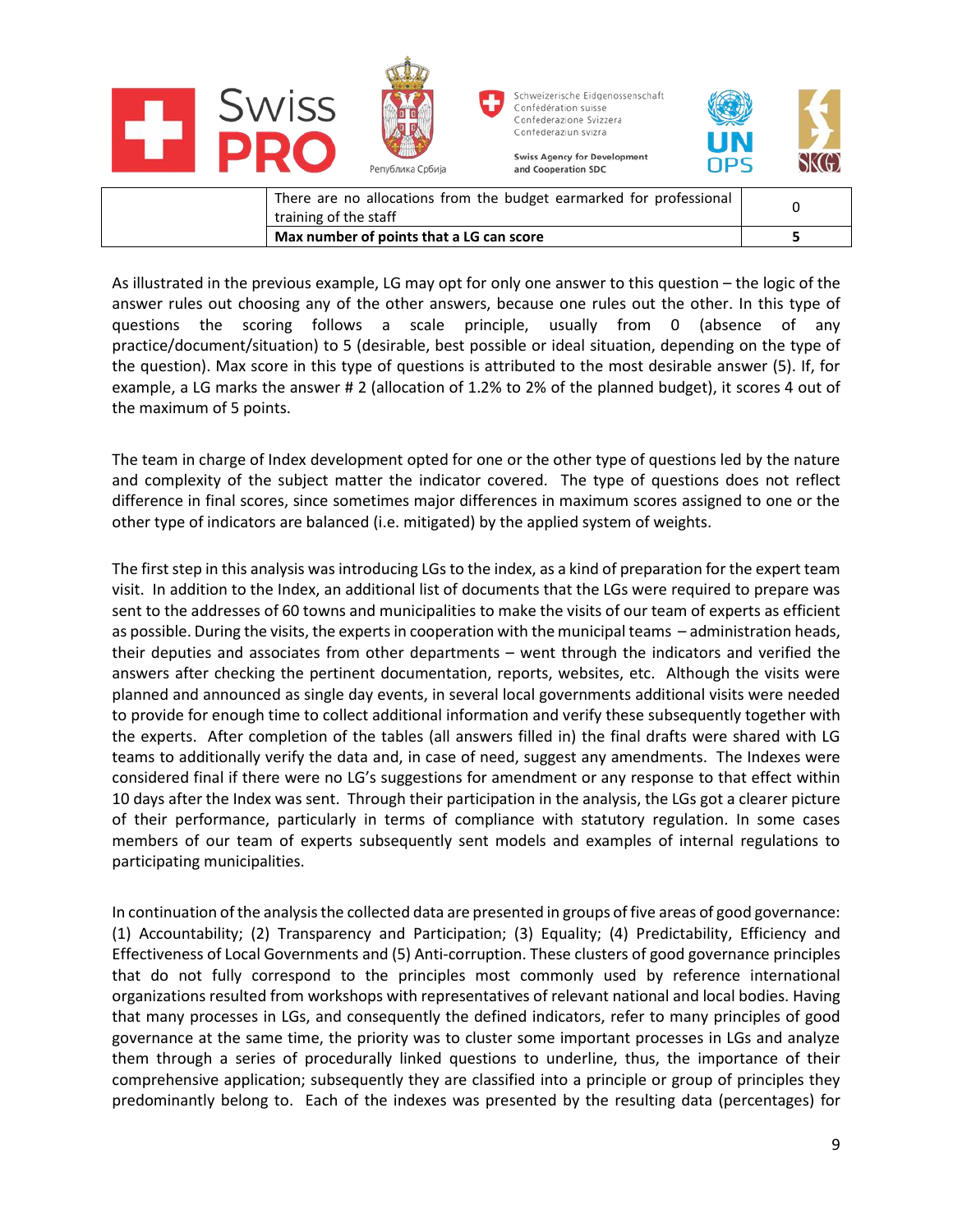







towns, municipalities and the total number of covered LGs. Recommendations for procedures and practices that should be improved are clustered on the sub-area level and combined for towns and municipalities; in cases of differences between the two, it was specially noted.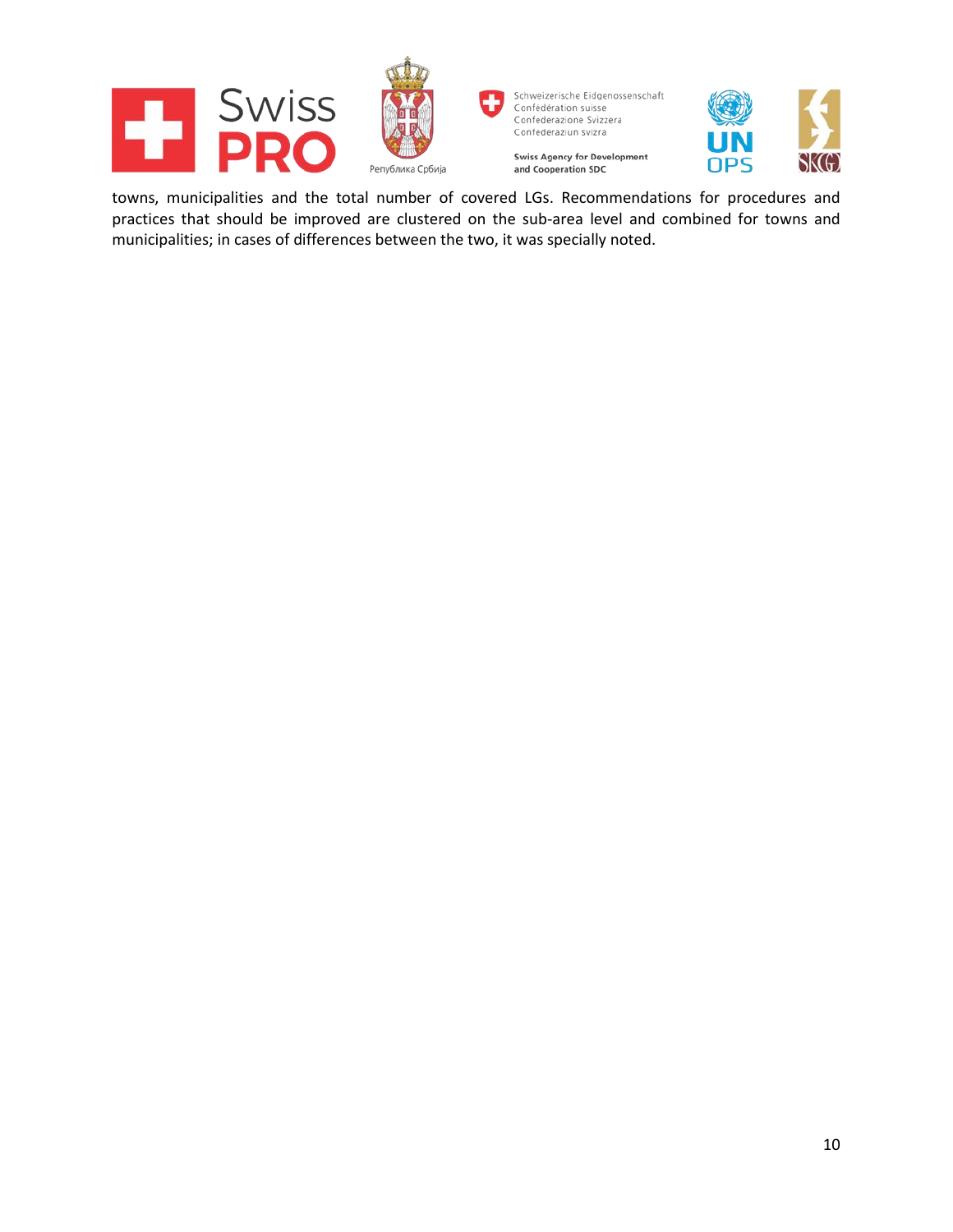







#### **II SUMMARY OF KEY FINDINGS**

<span id="page-10-0"></span>The average result for all local governments in the sample according to the Good Governance Index (GGI) is 39.1%. This piece of information in its own right does not mean much, since we cannot compare it with results in other countries, or results in towns and municipalities in Serbia from previous years. We can nevertheless conclude that there is major room for improvement in LGs operations, as well as that there are significant differences among local governments. At the lower end of the scale there are local governments scoring only 18% on the GGI; at the top end, there is a score of 63.6%.

What can these significant differences in GGI scores among municipalities in our sample be attributed to? First of all, we shall present the relationship between the local governments status and the total GGI score. On the average, the towns scored 47%, and municipalities about 36%.

In the following step, we focused the relationship between the level of development of local governments and their GGI score. Local governments classified into group 1 (most developed ones) according to the 2014 Decree of the single list of levels of development of regions and local self-governments, scored high, i.e. 47% – two percentage points more than the score achieved by the towns. Also, towns that were not classified into group 1 achieved a bit lower score than municipalities classified in the group. These results suggest that good governance practices are more frequently encountered in the most developed local governments, regardless of whether they are towns or municipalities, than in towns (on the average).

The results of less developed categories of local governments additionally confirm this finding: for each subsequent category by the level of development, the GGI score gets lower: 43%, 37% and 35% in groups 2, 3 and 4, respectively.

#### <span id="page-10-1"></span>**2.1. Scores by the Good Governance Index segments**

If we review achievements in individual GGI segments, local governments differ significantly. On the one hand there are practices related to equality and anti-corruption activities, where the score remains below 30 % of the maximum; on the other hand, there are three categories in which the scores exceeded 40%.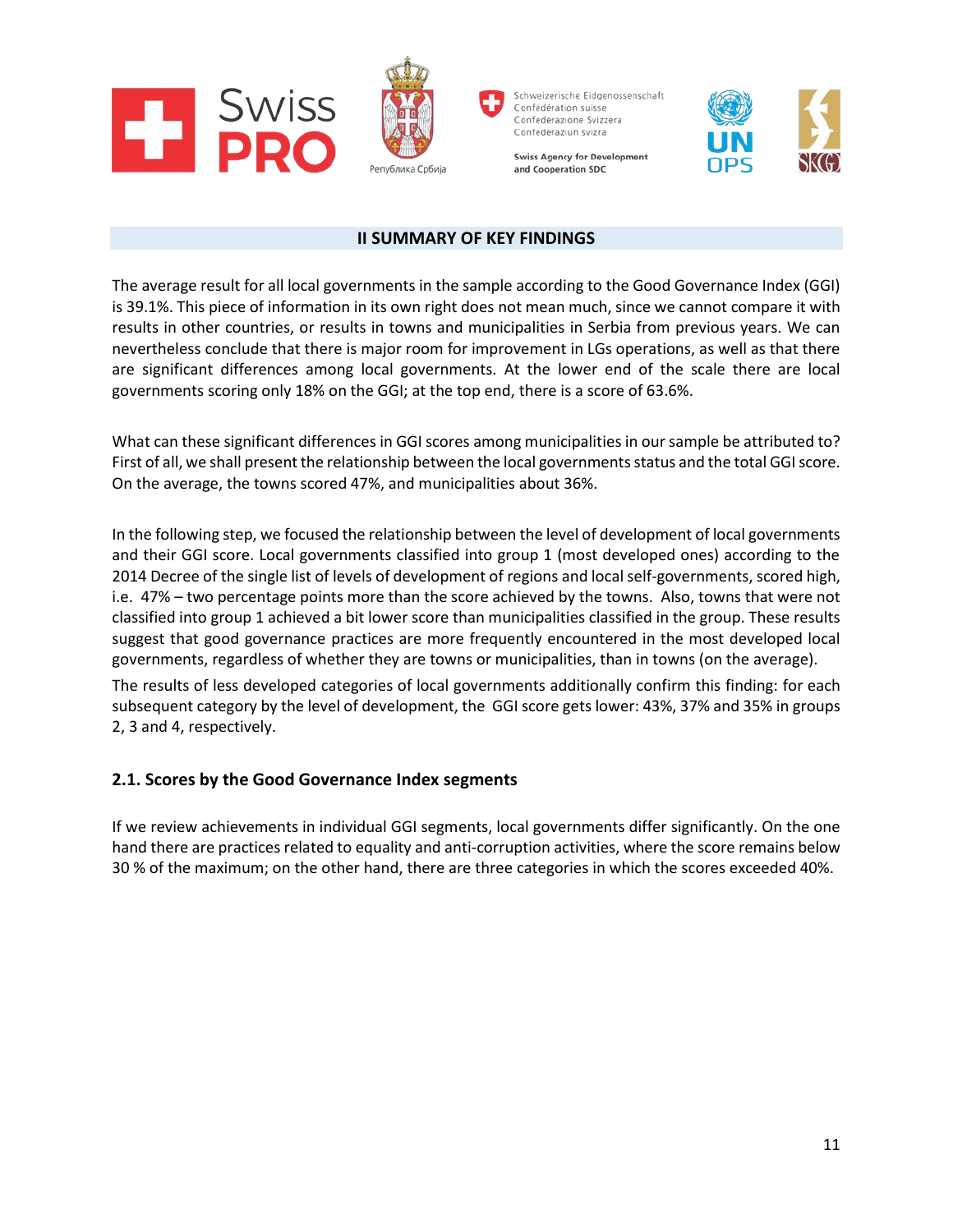





*Average score for all local governments in the sample by the five segments of good governance*

Towns consistently scored better than municipalities, although the difference by individual GGI segments may vary.

*Average scores for five good governance segments by the type of LG in our sample*

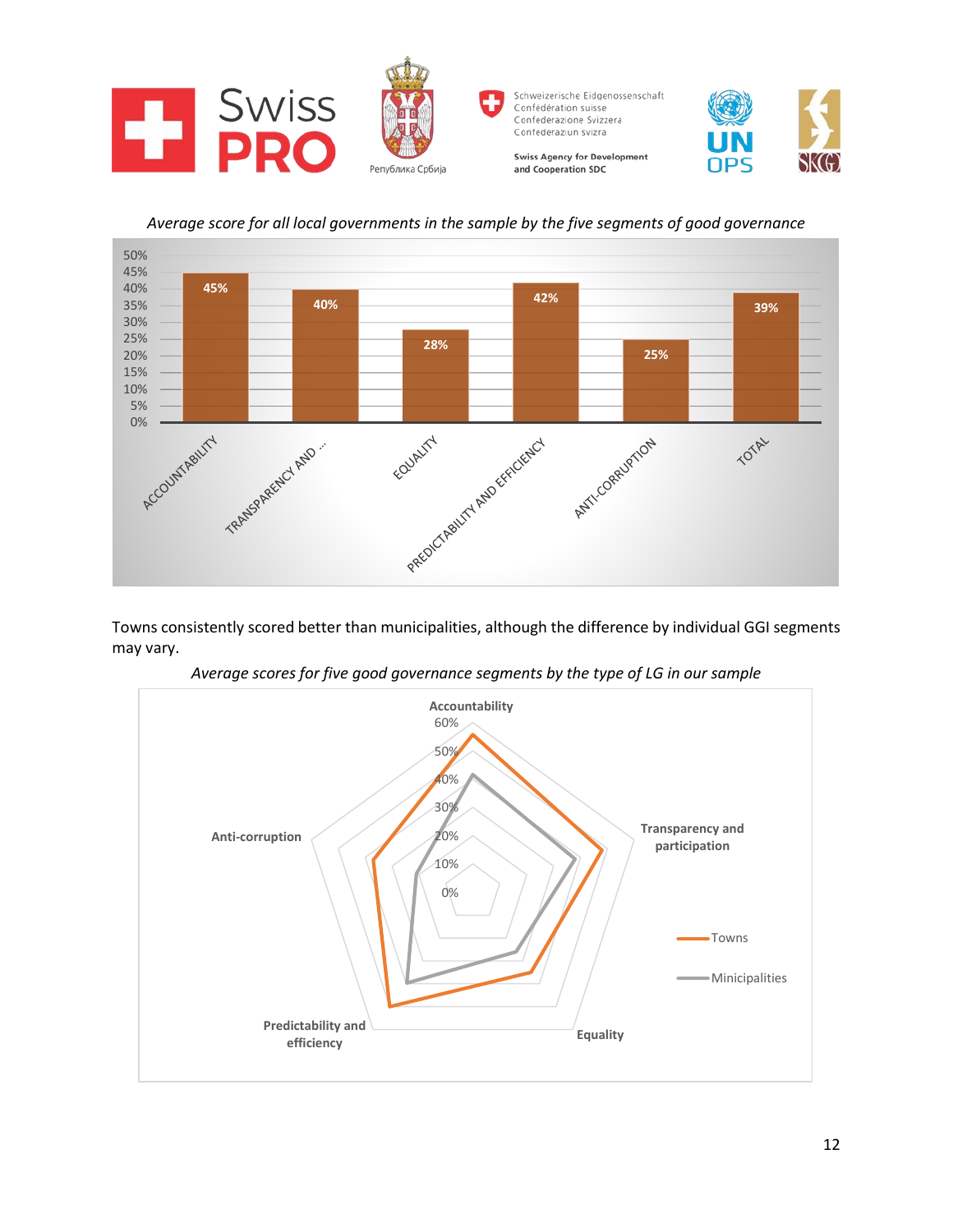







The greatest difference between towns and municipalities is found in the anti-corruption and accountability segment – it reached 16 and 14 percentage points respectively; the lowest difference was found in the equality segment – 9 percentage points.

In terms of level of development of local governments, in individual segments of the Good Governance Index, the higher level of development implies a better score, without exception. Analyzing all 5 segments of good governance, the difference ranged between 14 and 16 percentage points.



*Average scores for five segments of good governance by the groups of development of local governments from the sample*

# **Representation of indicators with the best and worst resultsin individual segments of Good Governance Index**

In the chapter discussing the Good Governance Index methodology and conducted study, two types of indicators are differentiated - cumulative and scaled. Also, due to the different nature of some processes in LGs, the number of defined indicators and requirements associated with LGs within individual principles covered by the Good Governance Index cannot be directly compared. Having this in mind, the comparison of results achieved by individual indicators, without their clustering and application of already mentioned weights is not completely appropriate. For complete and precise understanding of success of a LG by individual indicators it is necessary to understand the structure and formulation of the offered answer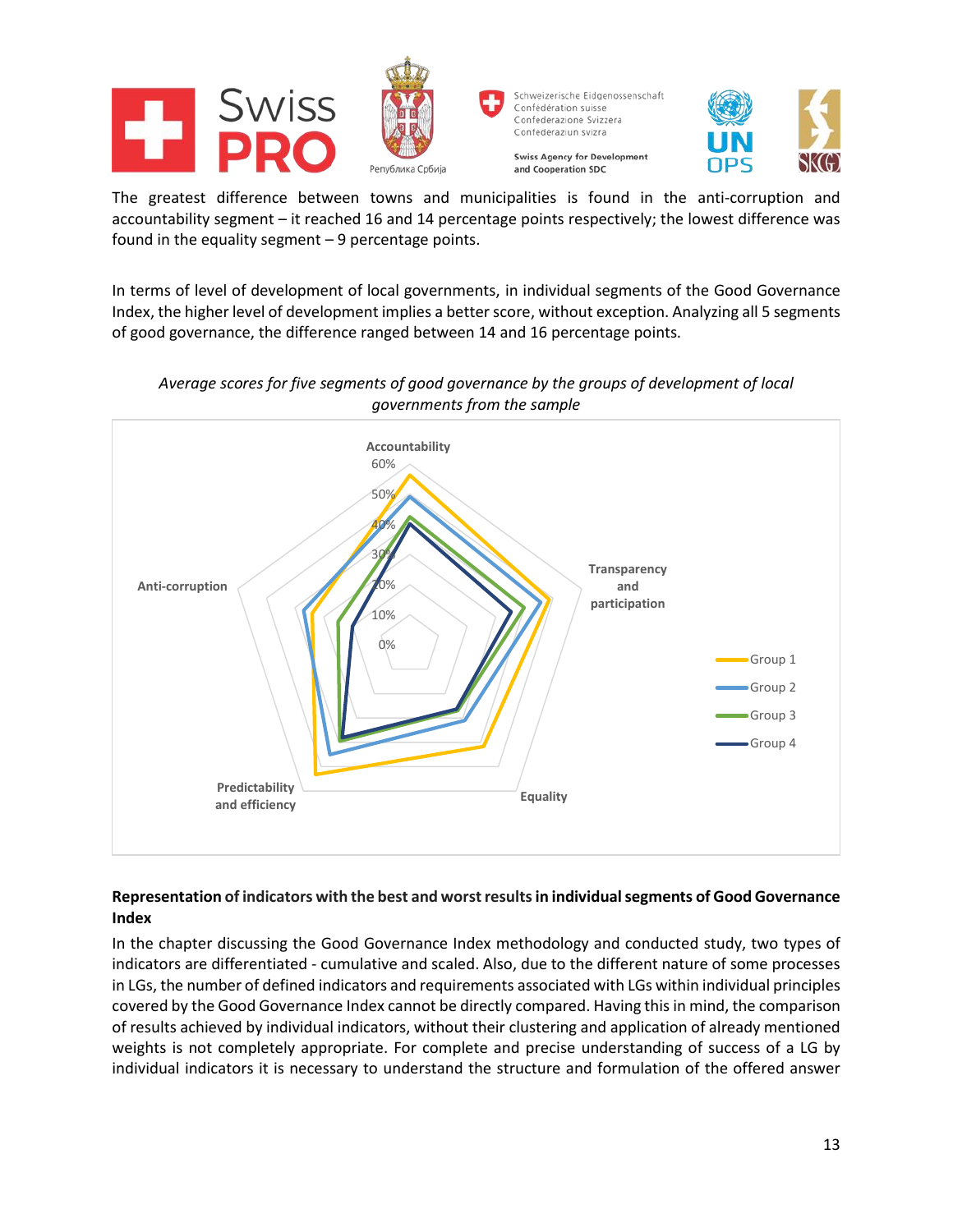







within each individual indicator. Nevertheless, the number of indicators by individual areas of good governance in which the best and worst results are achieved can be consequential.

If we examine 20 indicators of good governance in which the analyzed towns and municipalities achieved the best results, in statistical terms, all these 20 indicators refer to three principles of good governance, in which average or better results were achieved in comparison to the overall index: accountability (nine indicators), transparency and participation (five indicators) and predictability, efficiency and effectiveness (six indicators).

On the other end there are 20 indicators for which the results lag most behind the maximum possible number of points (scores). The list includes as many as seven indicators in the area of equality (out of the total of 16 indicators defining the area), five in the area of transparency and participation and three indicators each in the areas of predictability, efficiency and effectiveness and the area of anti-corruption, where we should keep in mind that the area of anti-corruption is defined with the total of 8 indicators.

# <span id="page-13-0"></span>**2.2. Key findings by the individual principles of Good Governance Index**

This part presents, in the authors' opinion, some of the key findings by the individual principles defined in the Good Governance Index, suggesting the processes and operations in LGs in which most significant improvement is needed and achievable with pertinent support. Due to the number of indicators and specific findings of the conducted analysis, this part of the report does not cover all important findings or causal relationship between some of the findings. For detailed insight into conclusions and recommendations by individual sub-areas and specific indicators within the defined five principles of good governance, chapter III – Detailed analysis of indicators by the good governance areas should be carefully studied.

#### **1. Principle of good governance: Accountability**

The first principle of good governance covered by the Good Governance Index, *Accountability*, is the one for which the local governments achieved the best results, reaching **45%** of the max possible score. The average scores for towns and municipalities were **56%** and **42%,** respectively.

The principle was divided into four sub-areas:

- 1.1. Accountable management of local community development (8 indicators)
- 1.2. Accountable management of public resources (14 indicators)
- 1.3. Establishment and implementation of mechanisms for accountability of officials and public servants in LGs (9 indicators)
- 1.4. Protection of interests and rights of citizens (8 indicators)

Local government have a relatively responsible approach to the planning of development of their respective communities, if we take in consideration only the information on a large number of adopted planning documents (more than 90% of LGs have current sustainable development strategies, and over 95% have spatial and urban planning documents for the whole area they occupy, or for a part of it). On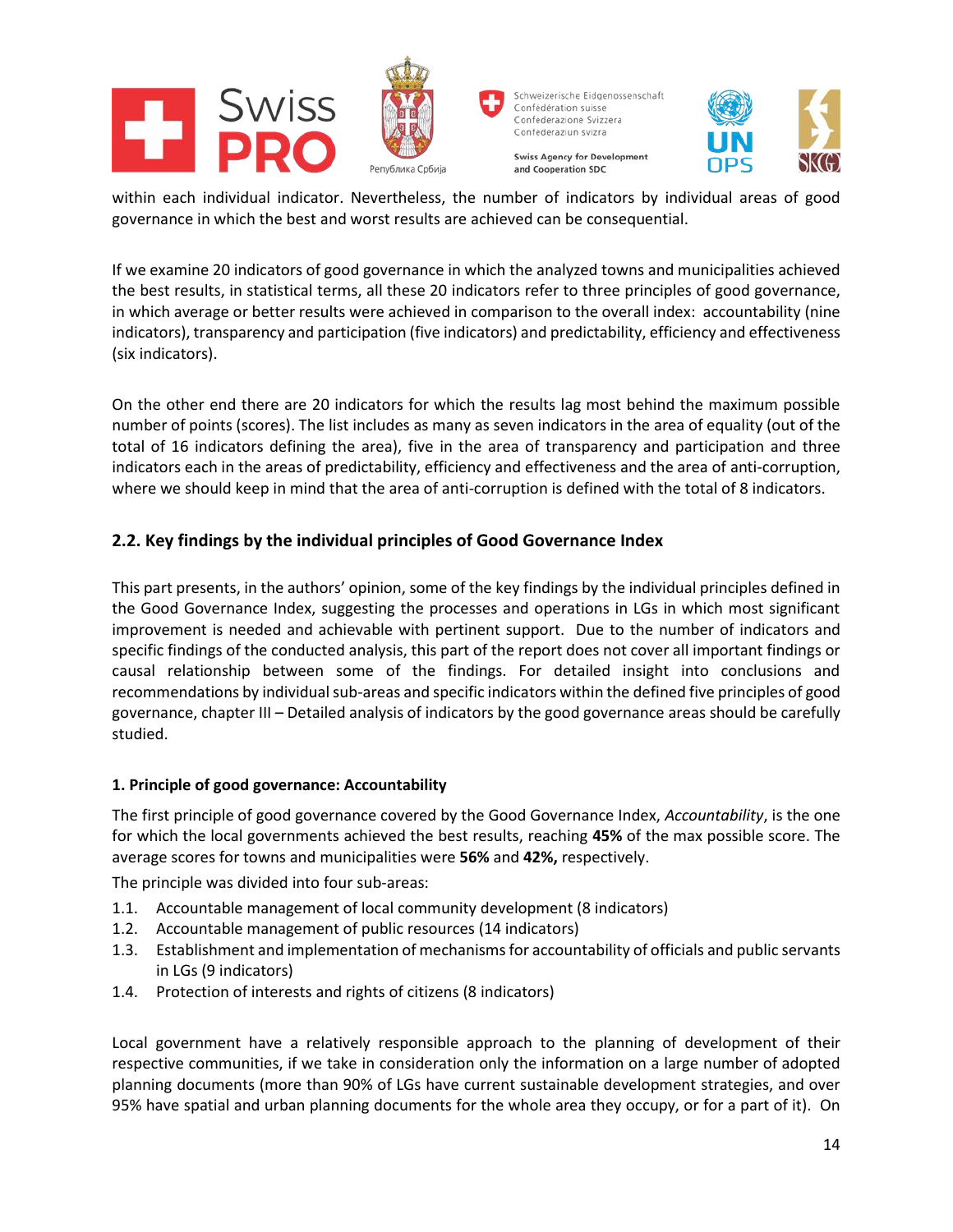# **Swiss**





and Cooperation SDC



the other hand, the Good Governance Index suggests that there is significant room for improvement of the current practice in strengthening the institutional framework and procedures to translate these plans into actual development. It is necessary to empower the body in charge of implementation of these plans (only 13% of participating LGs have such a body that meets regularly or ad hoc) as well as capacities for monitoring and reporting on implementation of development plans (only 6 % of participating LGs follow their own guidelines for review, monitoring, impact analysis and reporting on implementation of Development Strategy/umbrella planning document). Without it, the benefits that these plans bring about to local governments may remain lower than the cost of their preparation and adoption. Plans achieve their purpose only if they are treated as living documents that are continuously referred to, that are amended, changed, updated, and critically reviewed over the whole period they remain in force.

This finding is substantiated in poor results of the indicator called *Capital Project Planning,* where only about 20% of LGs implement this process according to the expected practice. Capital projects are the key links among these plans and should contain a vision of development of a community together with implementation of development activities. When the link is missing, the role of plans and planning as such is undermined, and development is left to the disarray of daily priorities.

The Index suggests major effort and significant results achieved by LGs in keeping the records of the value of own assets, but also suggeststhat the steps preceding the assessment of the assets value, i.e. inventory of the assets and registration of the ownership, are not accomplished in a satisfactory manner and that is an area that needs to be improved substantially.

The Good Governance Index also suggests substantially different results that local governments achieve in two relatively similar areas: *Decision making process for allocation of resources to the media* and *Procedure for the establishment of public interest on the basis of which funds are allocated for co-funding of projects of civil society organizations/associations*. Much better results achieved by the Index in relation to the allocation of funds to the media suggest that the issue of project funding for CSOs requires more attention than it received so far, particularly due to recently amended regulations that the local government in our sample were obviously not sufficiently familiar with.

Referring to the mechanisms for establishing accountability of local government representatives, the index shows that the initial steps (adoption of the Code of Ethics and Code of Conduct for officials, and civil servants and staff) were made in a large majority of LGs (83% and 86%, respectively), but in many that was the end of it. Judging by the lagging behind in some indicators, local governments should focus on establishment and operation of a working body for the monitoring of compliance of the local government officials with the code of ethics. In 80% of LGs the working body for the monitoring of compliance of the local government officials with the code of ethical conduct has not been established. Therefore, it is necessary to move forward from bare adoption of certain documents to their implementation and monitoring the implementation results.

Results relating to protection of interests and rights of citizens lag much behind the results achieved in other areas within the first principle of good governance. LGs could achieve quite significant progress in the function of ombudsman (protector of citizens), which has been established in 18% of participating LGs, mostly in towns. However, it should not be overlooked that the function, in order to be fully operational in local community, requires significant resources. That is why this is one in a series of issues requiring establishment of inter-municipal cooperation as a mechanism to overcome limitations in both human and material resources available to smaller and poorer local governments.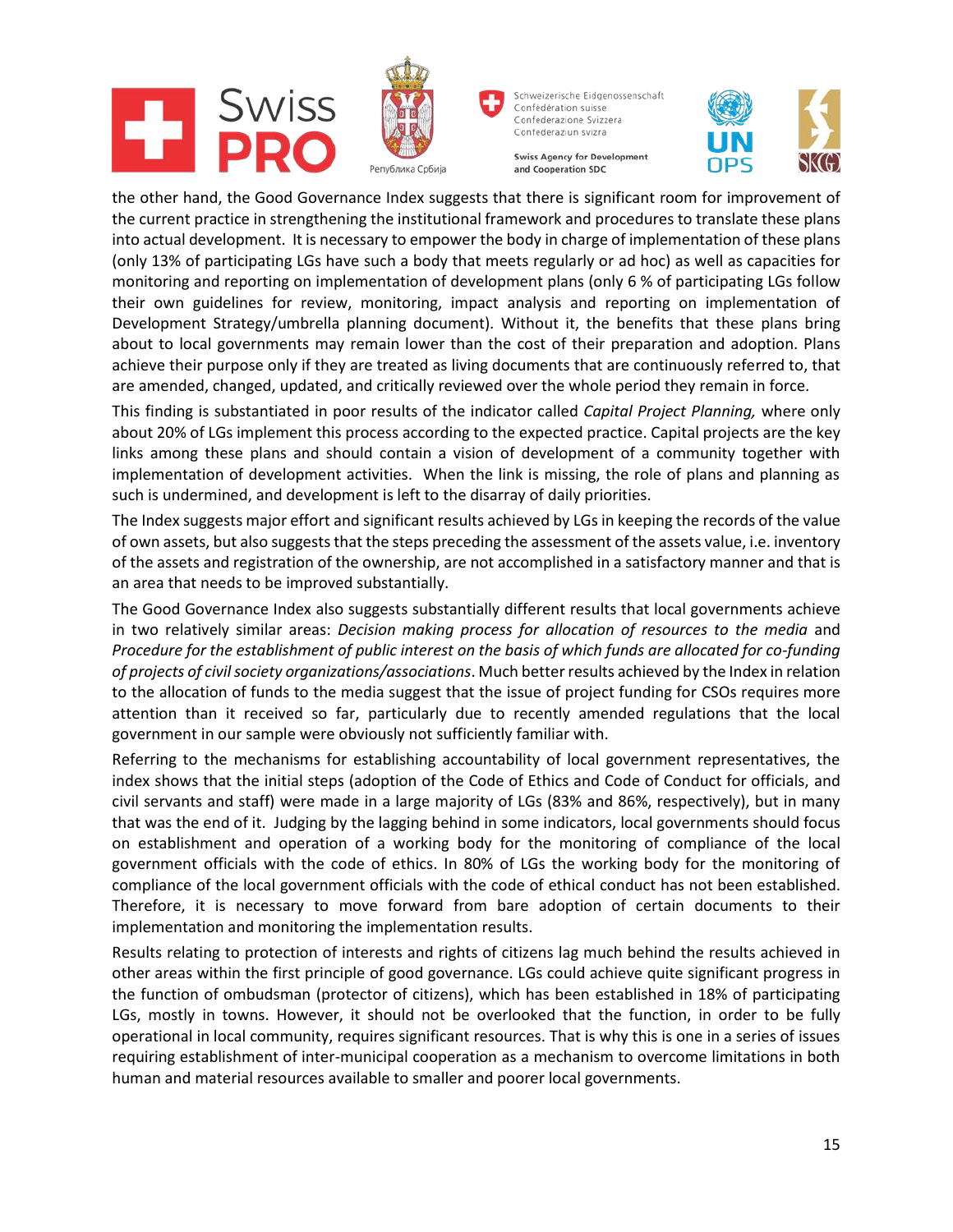# Swiss







A measure than should not cost much but can bring about significant progress to the local governments (not only in terms of results at the Good Governance Index) is setting up a working body of the assembly to examine complaints and applications of the citizens (50 % LGs failed to set up an assembly body for complaints and applications of the citizens, or the body has not become operational).

# **2. Principles of good governance: Transparency and participation**

In terms of transparency and participation, LGs performance is about the average for all principles of good governance amounting to **41%** of the max achievable result: the towns achieve **48%**, and municipalities **38%** on the average.

These principles are divided into eight sub-areas:

- 2.1.Transparency and citizen participation in the process of adoption of public policies on the local level (8 indicators)
- 2.2.Transparency of LG assembly operations and citizen participation (3 indicators)
- 2.3.Transparency and citizen participation in municipality/town budget planning and monitoring of its spending (4 indicators)
- 2.4.Presence and nature of mechanisms and tools to achieve and promote transparency (4 indicators)
- 2.5.Transparency of information on administrative procedures/services provided by LGs (3 indicators)
- 2.6.Transparency of public procurement procedures (4 indicators)
- 2.7.Transparency of competitions published by LGs (6 indicators))
- 2.8.Enhancement of citizen participation through organizing and encouragement of direct participation in LGs operations (1 indicator)

Results of the analysis show that performance relating to participation of civil society in adoption of public policies and public debates is below the average. Also, referring to the indicator called Direct citizen participation in the operations of LGs, the results are even more below the average. In two indicators recording the results in this area only 25% of the max score is achieved.

We identify this as yet another significant area for improvement of local democracy. To successfully achieve this, representatives of local governments should be more focused at the actual impact the local policies should bring about and understand that time and other resources allocated to consultations with citizens and civil society yield results that exceed the investment by far. Besides, it is necessary to learn more about how to use the civil society potential for enactment and implementation of plans and measures that focus development of local community as well as resolution of citizens' problems.

Referring to transparency of LG assembly operations and enabling citizen participation in drafting and monitoring of LG budget realization the Good Governance Index shows similar, average results (about 37% of the max achievable score). These parameters could be substantially improved if the budget adoption procedure is planned to allow sufficient time to consult the citizens and comply with their proposals and objections. Referring to the issue of transparency, the Good Governance Index also suggests the possibility of substantial improvement of results achieved by LGs in relation to the indicator called *Transparency of open competitions for lease of LGs' public property*.

Absence of the culture of monitoring of public policy impacts is notable in the example of public procurements in local governments. Although the results relating to transparency of public procurement procedures are significantly better than in other sub-areas (60% of the max achievable score), in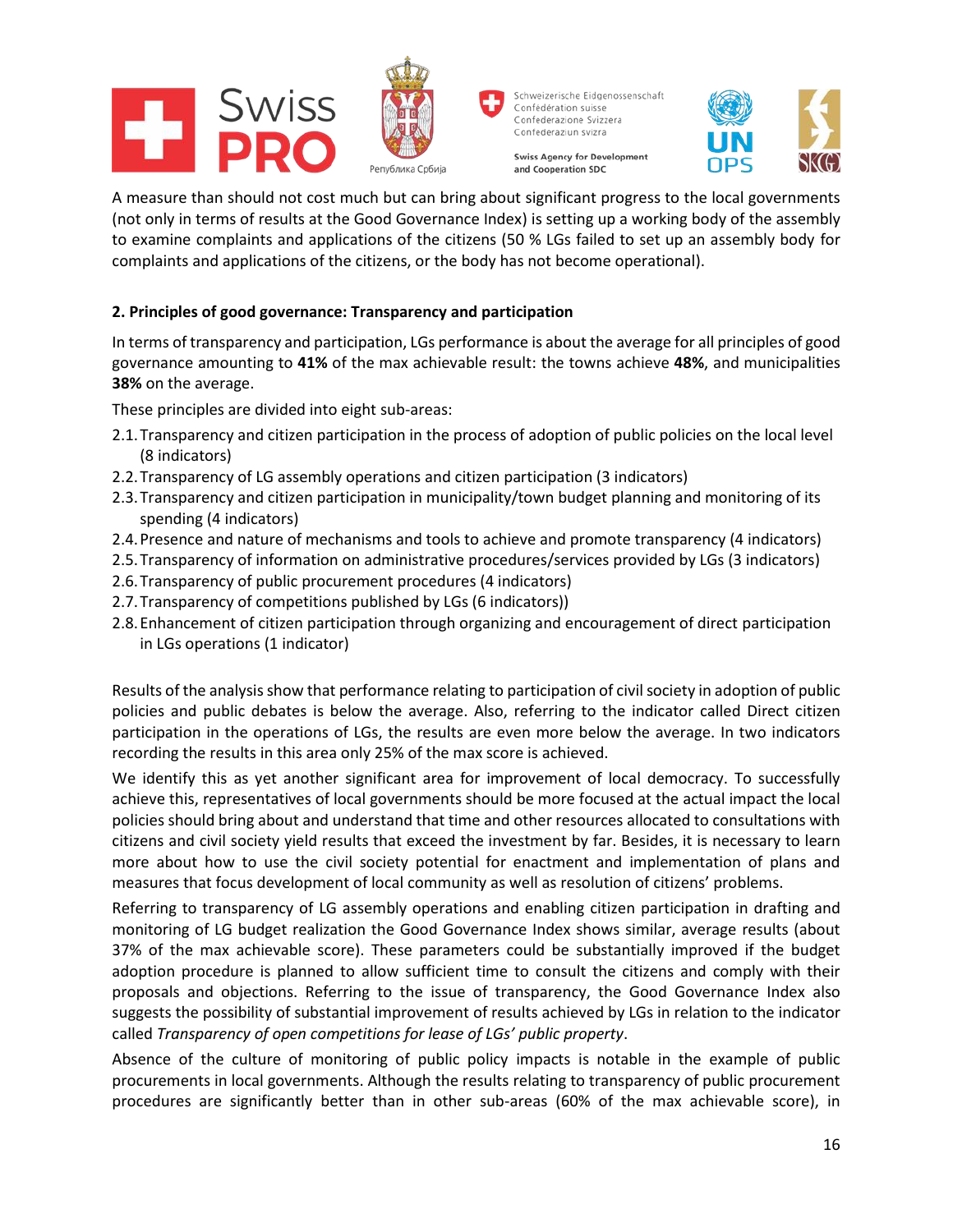







comparison with indicators focusing regular updating of information and publication of relevant documents, local governments have the poorest performance in the area of compiling and publishing reports on public procurement realization. We believe that the poor result only highlights a high potential for improvement i.e. owing to the mechanism of reporting on public procurement realization the whole process could be greatly improved, with concomitant improvement of communication and trust between the local governments and citizens.

#### **3. Principle of good governance: Equality**

The average result for all local governments relating to the principle of equality is only **28%** of the max achievable score, which, together with the anti-corruption area (25%), is the poorest result by the defined areas. The towns achieved **35%** on the average and municipalities only **26%**.

The principle is divided into five sub-areas:

- 3.1. Monitoring the situation relating to vulnerable population (3 indicators)
- 3.2. Defining the local policies to meet the needs of local vulnerable populations (6 indicators)
- 3.3. Mechanism for prevention of discrimination (3 indicators)
- 3.4. Special measures (1 indicator)
- 3.5. Local finances motivated by the principle of gender equality (3 indicators)

The following example of attitude towards vulnerable groups of population suggests why the results look like this. Namely, LGs achieve much better results in terms of keeping the records of statistical data about the vulnerable populations in comparison with analysis of accessibility of local services to all groups of population. Therefore, the focus here should be placed on the expected impact of public policies, which will in turn result in collection and processing of the data in the manner that enables achievement and subsequent verification of these impacts.

Referring to the area *Defining local policies according to the needs of vulnerable groups of population (*25% of the max achievable score), we notice the best results relating to the indicator called *Use of language and alphabet of ethnic minorities*, which is certainly supported by pertinent legislation and long tradition of respect of minority rights. On the other hand, significantly poorer results are achieved in the area of the presence of local programs for improvement of social protection and, particularly promotion of rights of Roma men and women. These findings also suggest the common duty of the state, local governments and society as a whole to let the voice of marginalized populations be heard and their needs analyzed and treated with special care in the processes of establishment and implementation of public policies.

The low score achieved by LGs for indicator *Partnership with civil society organizations (CSO) that support vulnerable social groups (*28% of the max achievable score) represents yet another poor result that suggests a large, unused potential of cooperation with civil society and its impact on various segments of local democracy.

The tendency of LGs to remain on the level of definition of objectives, without their sufficient elaboration, is substantiated in the difference between the gender sensitive budgeting  $-$  namely, the results of defining the gender sensitive objectives in the budget (present to a lower or higher degree in the budgets of 52% LGs) are better than the introduction of gender sensitive indicators in the budget (present in the budgets of 37% LGs).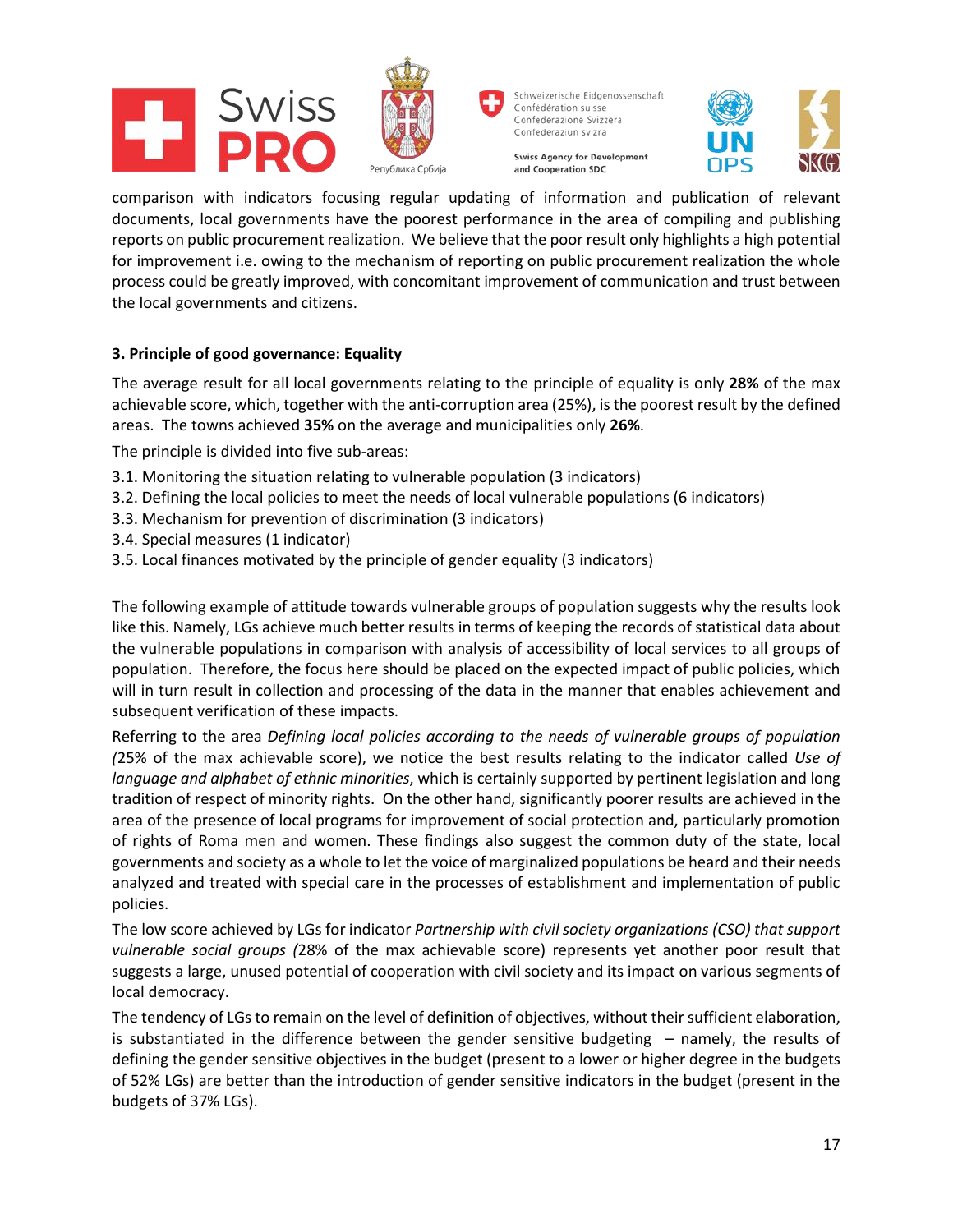







#### **4. Principles of good governance: Predictability, efficiency and effectiveness of local governments**

The average result for all local governments relating to the principle of predictability, efficiency and effectiveness of local governments is **42%.** The towns achieved **50%** on the average and municipalities **40%**.

The principles are divided into four sub-areas:

- 4.1. Predictability (7 indicators)
- 4.2. Efficiency (12 indicators)
- 4.3. Effectiveness (13 indicators)
- 4.4. Evaluation of LGs operations outcomes (6 indicators)

Harmonization of administrative practices within individual LGs and among different LGs is one of the most prominent areas in which the greatest room for improvement was identified. The Index data suggest that for the time being local governments do not sufficiently recognize the importance of harmonization of practices for legality of LGs operation and legal certainty of the citizens. Referring to the area of *Predictability* we highlight the results relating to the indicator *Administrative procedure tracking system*, which is currently on the average level for all principles of the Good Governance Index. This is one of indicators that could be improved substantially in the oncoming period, primarily owing to the introduction of information technology in administrative proceedings management.

The area of *Efficiency* is one in which the results achieved are substantially above the average (55% of the max achievable score). Unfortunately, there are some exceptions to this rule, as well. Results in the area of intermunicipal cooperation are particularly poor. We believe that a large part of the Good Governance Index suggests that many of the tasks that define the quality of service provided to the citizens by LGs cannot be accomplished without reliance on the intermunicipal cooperation. The Good Governance Index suggests that establishing a one-stop-shop is one of indicators where the greatest improvement could be achieved within the area of *Efficiency*. In the light of technological advancement, there is a trend of establishing a one-stop-shop as a virtual category, i.e. located on the Internet, instead of requiring any special business premises.

In the area of *Effectiveness* (40% of the max achievable score) we find proof on insufficient LGs focus on the impact of measures they implement. Namely, one of the poorest results in this area relates to the indicator called *Analysis of impact of regulations implemented by LGs* (over 86% LGs fail to conduct any regulatory impact assessment). Only firm commitment to focus the LGs operations at achievement of concrete effects can result in drafting the public policies in a participative manner, with comprehensive analyses of expected impact of different options and meticulous monitoring of impact of implemented measures. This also includes systematic monitoring of attitudes of citizens on the performance of local governments and adjusting the operations to comply with the collected information, which is the area in which, for the time being, LGs show results far below the average in the Good Governance Index. Additional room for improvement is identified in the area of standardization of administrative procedures in LGs, which could greatly be promoted by the models of administrative procedures developed by SCTM in cooperation with line ministries and intensification of the process of introducing e-LAP (Law on Administrative Procedures).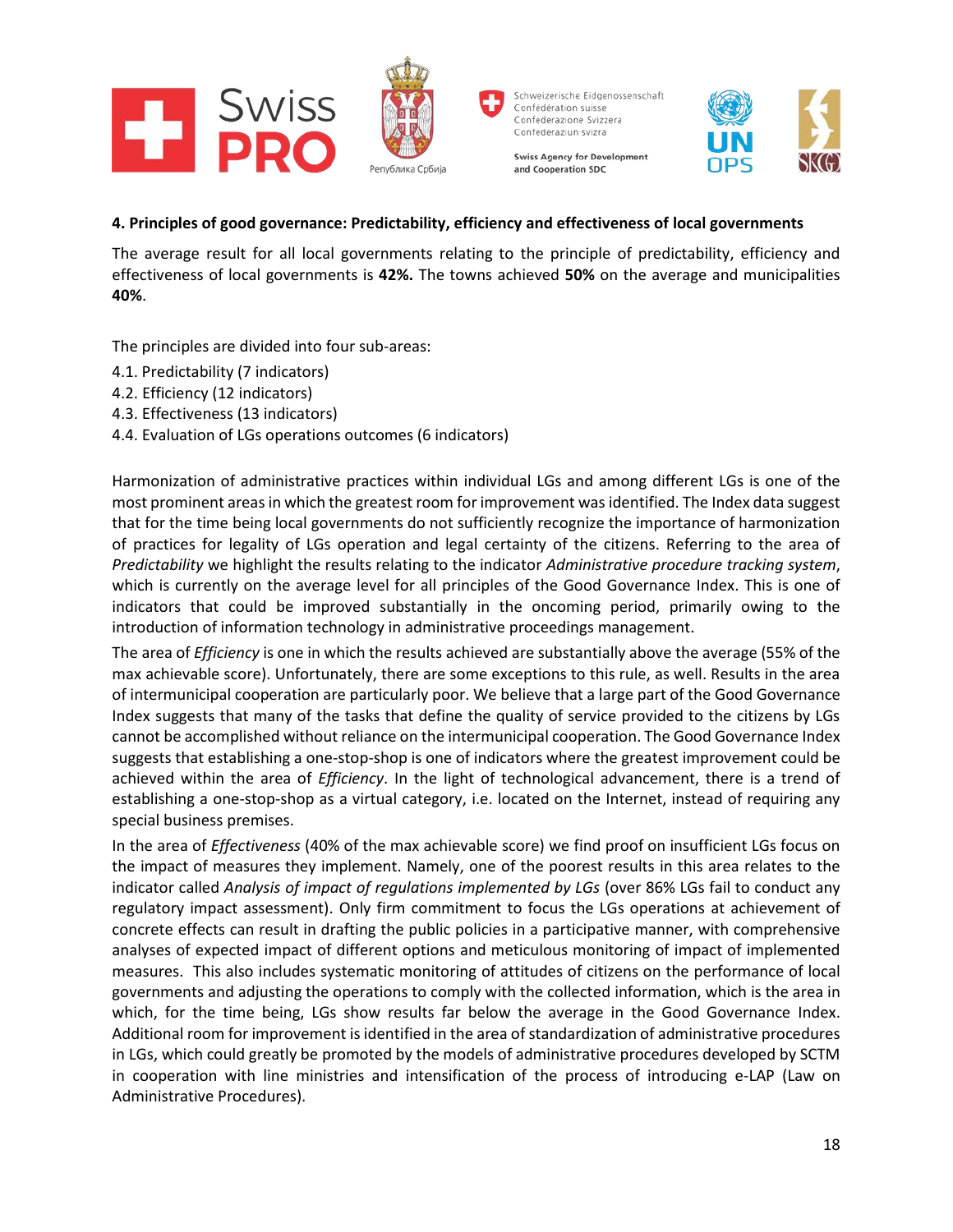







Positive results in the area of effectiveness primarily relate to *Data collection, monitoring and analysis,*  and *Analysis of the situation in the area of inspection*, as well as to *Preventive actions of inspection*. These results suggest that pertinent legislative reforms and intensive programs of training and information dissemination can enable introduction of innovations into the local government operations which were hard to imagine until only recently.

#### **5. Principle of good governance: Anti-corruption**

The fifth and last principle of the Good Governance Index is the one in which participating LGs achieved the poorest results (together with the area of equality). The average result for all local governments relating to the principle of anti-corruption is **25%** of the max achievable score: the average for towns being **37%**, and for municipalities **21%**.

The principle is divided into four sub-areas:

- 5.1.Establishing and implementation of internal mechanisms in cases of whistle-blowing (3 indicators)
- 5.2.Management of conflict of interest of officials and civil servants in local governments (2 indicators)
- 5.3.Management of gifts received by officials and civil servants in local governments (1 indicator)
- 5.4.Availability and implementation of anti-corruption mechanisms and public policies on the LGs level (2 indicators)

The situation relating to internal mechanisms governing whistle-blowing is a good example of LGs activity that frequently remains half-way to achievement of the desired objectives. Therefore, the best results relating to whistle-blowing are achieved for *Providing necessary conditions to proceed according to whistle blowing report* (61 % LGs adopted a regulation for whistle-blowing and assigned a person authorized to collect information and conduct a procedure relating to whistle-blowing); results relating to *Notification of staff and public on rights and whistle-blowing procedures* are poorer (only 10 % of LGs has a dedicated section on their website presentation with all necessary information on the rights and whistle-blowing procedures, both for internal and external whistle-blowing reports). Any concrete impacts on anticorruption, including the area of whistle-blowing, depend on the willingness of LGs not to remain on the level of enacting a document to formally fulfil their statutory duty, but to educate the staff and public at large on the rights and duties to curb corruption and do everything they can to get final resolution of corruption-related cases after implementation of pertinent procedures.

The situation relating to conflict of interest, reflected in the GGI results, is even less favorable. Local governments should particularly focus the fact that the results of analysis on managing the conflict of interest are low for the employees and even worse for the officials. Change of the current approach that provides easier treatment of officials than of ordinary civil servants would significantly contribute to credibility of local governments in the conflict of interest management. Credibility of anti-corruption activities of LGs would be even higher if the results relating to outcome of whistle-blowing activities, conflict of interest management and gifts were not several times poorer than the results relating to availability of planning documents in this area (integrity plans and local anti-corruption plans). Until this is changed, these findings will keep on suggesting greater willingness of LGs to enact certain plans and other documents that to implement their adopted provisions.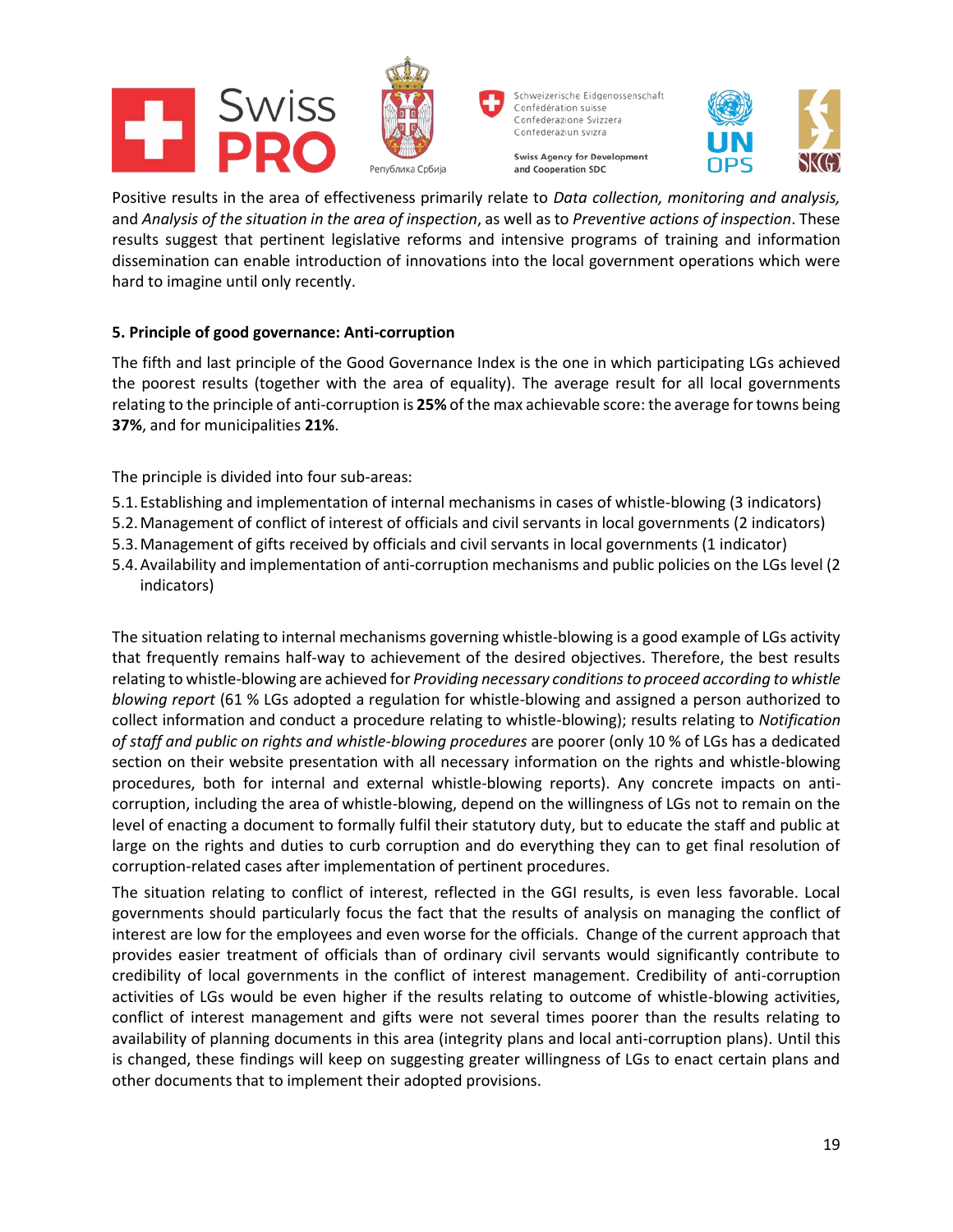







#### **III GENERAL CONCLUSIONS AND RECOMMENDATIONS**

<span id="page-19-0"></span>A road to good governance obviously leads via a higher level of development of local governments. Results of GGI show a clear link between the level of development measured by the gross domestic product per capita in pertinent local governments and all segments of good governance.

The list of indicators according to which local governments achieved the best results shows an important trend – a larger number of indicators relating to clearly formulated legal obligation. Therefore, establishing a legislative duty is a relatively effective way to enforce a certain practice in the area of good governance. This is relatively effective, since not even unequivocal stipulation of statutory duty can guarantee it full implementation – particularly in low-capacity local governments. This is substantiated by the fact that after the first ten indicators (by the percentage of the max achievable performance score) the results fall to under 80%.

The presence of quite a few indicators where some donors' support was provided at the top of the Good Governance Index list of results suggests that the support provided by external stakeholders increases the chances of having such indicator of good governance more broadly represented in local governments. The support is relevant both for elements of good governance regulated as statutory duty and those for which such duty is not enforced.

The list of indicators with greatest room for improvement includes a significant number of those relating to vulnerable groups of population. Among five indicators lagging most behind the max achievable score as many as three are related to vulnerable groups of population; two more are among the ten of those that require most improvement. Local governments are obviously faced with a complex challenge to improve the situation of vulnerable groups of population with concomitant implementation of measures aimed at improvement of economic development, which as we already saw, determines their capacity to apply the good governance practices.

Three types of general recommendations are derived from these conclusions:

- **Additional focus on the issues of economic development**. Local governments with lower level of development consistently underperform in implementation of good governance principles and any investment into their economic development is associated with potential to spill over on the quality of services that local governments provide to their citizens and democratic potential of their operations.
- **Careful consideration of statutory enforcement of application of good governance principles**. The Good Governance Index suggests that indicators grounded in certain statutory duties are associated with a relatively high level of acceptance among local governments. On the other hand, having that a significant number of local governments is unable to implement even the current statutory duties relating to the good governance principles, it is necessary that any introduction of new mandates is accompanied with pertinent analyses of capacities of different local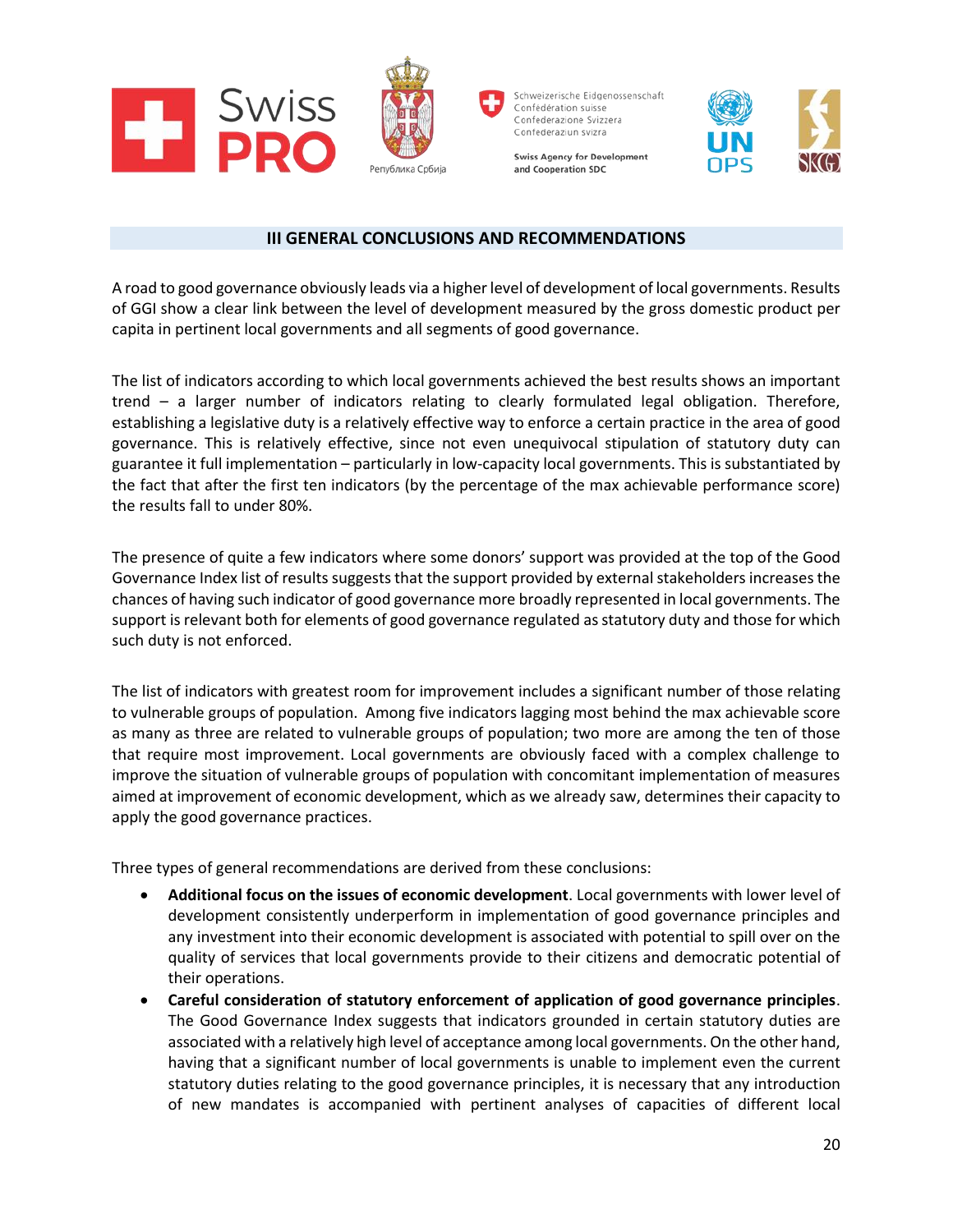







governments to fulfill the obligations, i.e. duties. Accordingly, stipulation of longer period before the statutory duties come into force, or where this is possible, even stage-wise enforcement for different categories of local governments, could be useful.

 **Providing timely external support for the implementation of good governance principles.** The importance of external support is substantiated by good results of indicators for which such support was provided. Good governance requires significant resources both for introduction of certain mechanisms and their continued implementation. Providing pre-planned and timely support to local governments from the higher level of governance, donor programs and civil sector can play a major role in accomplishment of new or amended regulation and competencies by towns and municipalities. The support nevertheless should be based on clearly identified needs of individual towns and municipalities and appreciation of different needs and capacities of individual categories of LGs.

Finally, systematic monitoring of local governments performance based on the collection and analysis of objectively verifiable data, where Good Governance Index contributes to a large extent, plays a major role in promotion and implementation of good governance principles. Benefits brought about by the Good Governance Index will be particularly visible if periodic collection and analysis of the data is repeated to identify more precisely those local governments, i.e. good governance indicators, in which progress can and should be more dynamic, and which require special attention.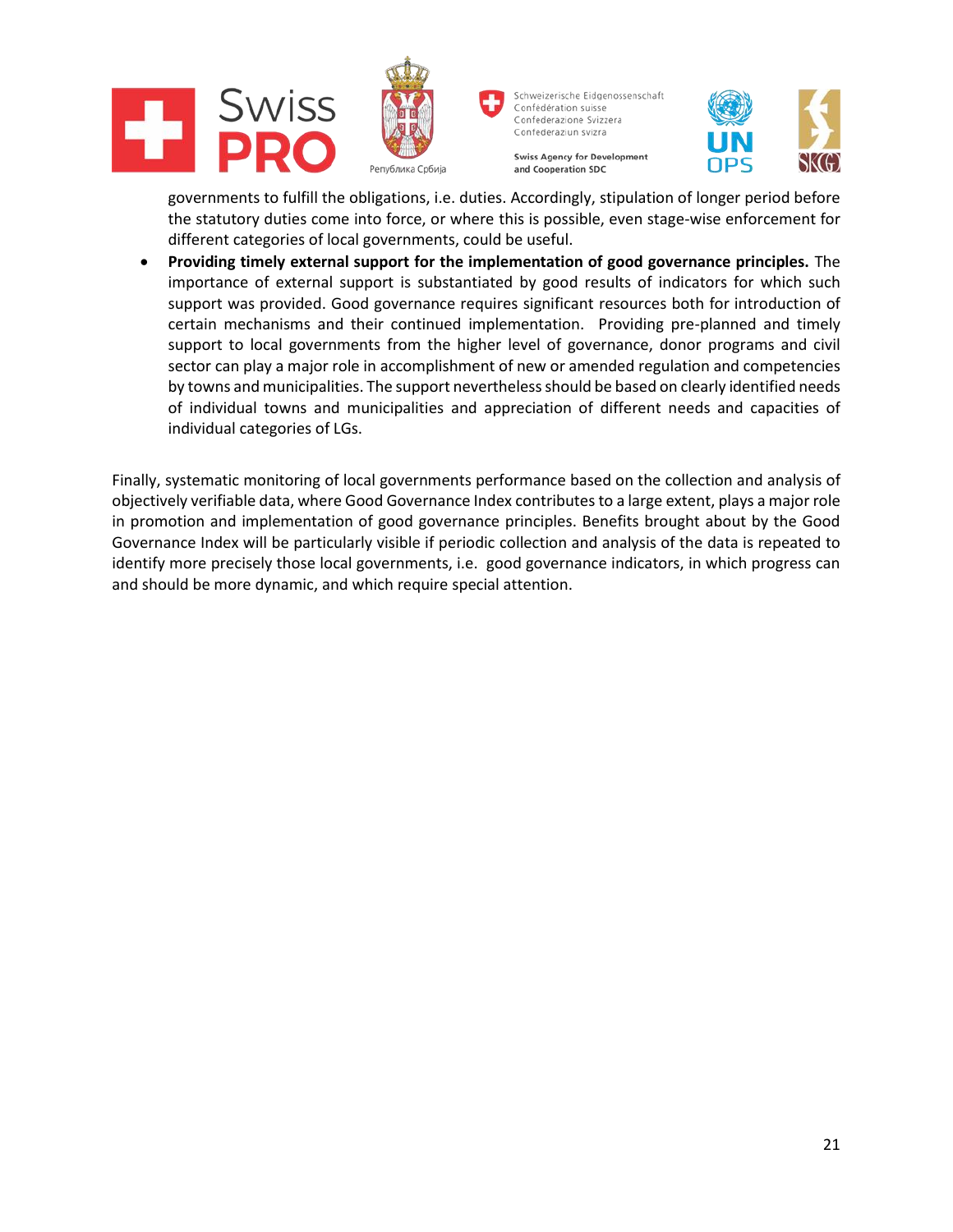<span id="page-21-0"></span>







# **ANNEX**

Tabulated Overview of Good Governance Index Indicators

# **1. Principle of good governance: ACCOUNTABILITY**

This unit is composed of four sub-areas, as follows:

- 1.1. Accountable management of local community development
- 1.2. Accountable management of public resources
- 1.3. Establishment and implementation of mechanisms for accountability of officials and civil servants in LGs
- 1.4. Protection of interests and rights of citizens

#### **1.1. Area: Accountable management of local community development**

1.1.1. Indicator: Availability of key public policy and development planning documents on the local level

1.1.2. Indicator: Period covered by the current development strategy/umbrella planning document

1.1.3. Indicator: Coherence of the structure and content of the current development strategy/umbrella planning document

1.1.4. Indicator: Institutional framework for development management on the local level

1.1.5. Indicator: Permanent body or commission for strategic planning and monitoring of implementation of current development strategy/umbrella planning document and other public policies

1.1.6. Indicator: Adopted guidelines/procedure for planning of review, monitoring, evaluation and reporting on implementation of development strategy/umbrella planning document

1.1.7. Indicator: Schedule for the preparation of Action Plan for implementation of development strategy/umbrella planning document

1.1.8. Indicator: Concordance of programmed budget with the umbrella planning document and other key public policy documents

# **1.2. Area: Accountable management of public resources**

- 1.2.1. Indicator: Capital Project Planning
- 1.2.2. Indicator: Risk management in the budgeting process
- 1.2.3. Indicator: Reporting on budget realization
- 1.2.4. Indicator: Database of bidders, initiated procedures and awarded contracts
- 1.2.5. Indicator: Monitoring of implementation and supervision of individual public procurement contracts
- 1.2.6. Indicator: Share of competitive procedures on value terms
- 1.2.7. Indicator: Inventory of assets and registration of title in the name of LGs
- 1.2.8. Indicator: Keeping the records on the value of LGs assets
- 1.2.9. Indicator: Consolidation of operations relating to public asset management
- 1.2.10. Indicator: Scope of human resource management function
- 1.2.11. Indicator: Methodology for testing candidates' competencies for work
- 1.2.12. Indicator: Amount allocated from the budget earmarked for professional training of the staff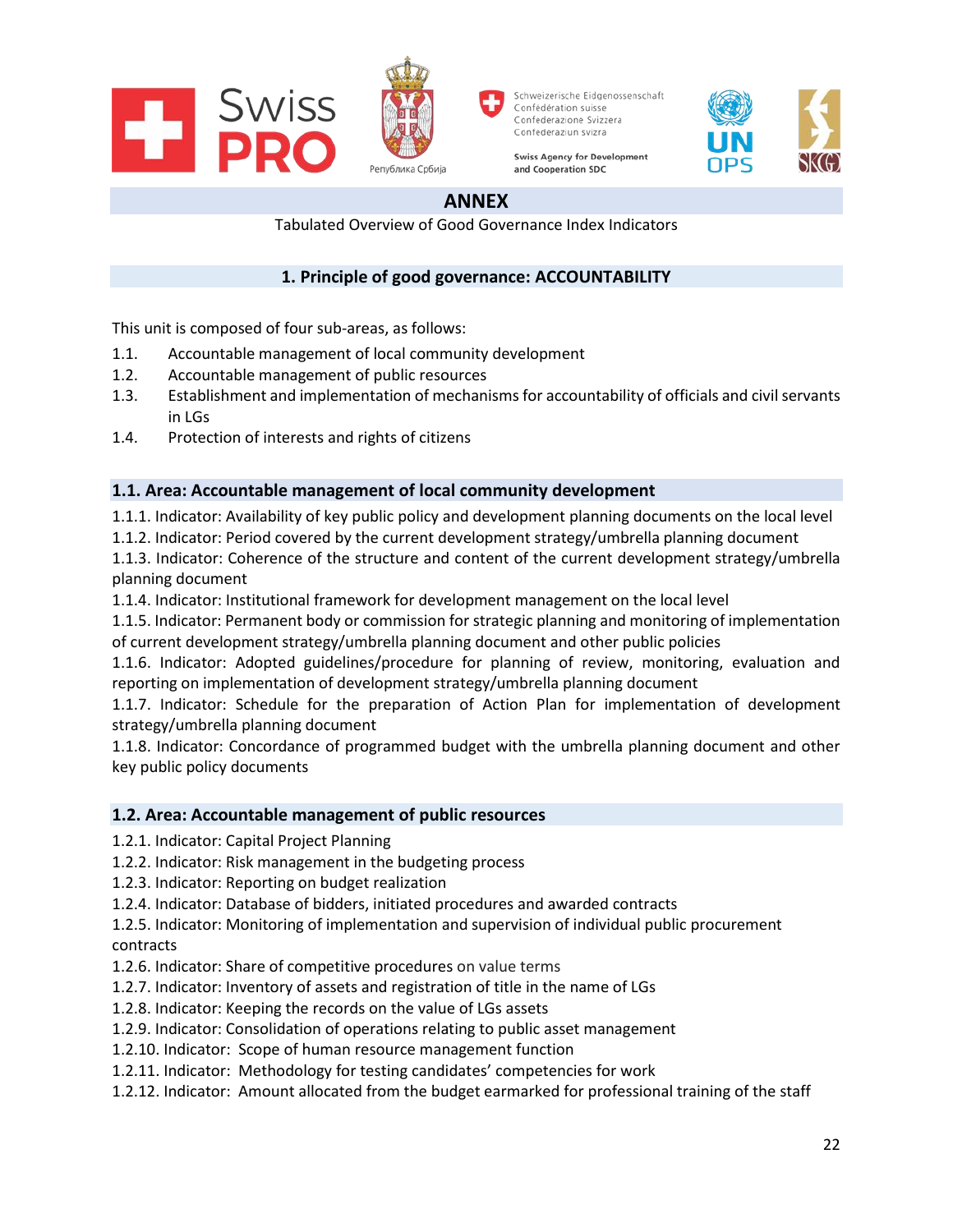





and Cooperation SDC



1.2.13. Indicator: Decision making process in the public competition for allocation of resources to the media

1.2.14. Indicator: Procedure for the establishment of public interest on the basis of which funds are allocated for co-funding of projects of civil society organizations/associations

# **1.3. Area: Establishment and implementation of mechanisms for accountability of officials and civil servants in LGs**

1.3.1. Indicator: Code of Ethical Conduct for officials of local governments

1.3.2. Indicator: Working body for the monitoring of compliance of local governments officials with the Code of Ethical Conduct

1.3.3. Indicator: Measures pronounced to local governments officials in case of breach of Code of Ethical Conduct

1.3.4. Indicator: Established mechanism for recruitment/employment, job planning, proceeding and monitoring of proceeding pursuant to recommendations and other advice of independent governmental bodies

1.3.5. Indicator: Code of Conduct for LGs civil servants and staff

1.3.6. Indicator: Monitoring of compliance with Code of Ethical Conduct by civil servants and staff

- 1.3.7. Indicator: System of financial management and control
- 1.3.8. Indicator: Internal audit
- 1.3.9. Indicator: Setting up permanent and provisional working bodies in LGs

# **1.4. Area: Protection of interests and rights of citizens**

1.4.1. Indicator: Regulation of issues associated with of personal data protection

1.4.2. Indicator: Organizing the tasks focused at personal data protection in LGs

1.4.3. Indicator: Reporting that a database of personal data is set up

1.4.4. Indicator: Ombudsman (protector of citizens) in LGs

1.4.5. Indicator: Ombudsman's reporting and review of the report

1.4.6. Indicator: Proceeding according to the reports and recommendations of the Ombudsman

1.4.8. Indicator: Parliamentary working body for review of submissions and complaints of citizens

#### **2. Principle of good governance: TRANSPARENCY, OPENNESS AND PARTICIPATION**

This unit is composed of eight sub-areas, as follows:

- 2.1.Transparency and citizen participation in the process of adoption of public policies on the local level
- 2.2.Transparency of LG assembly operations and citizen participation
- 2.3.Transparency and citizen participation in municipality/town budget planning and monitoring of its spending
- 2.4.Presence and nature of mechanisms and tools to achieve and promote transparency
- 2.5.Transparency of information on administrative procedures/services provided by LGs
- 2.6.Transparency of public procurement procedures
- 2.7.Transparency of competitions published by LGs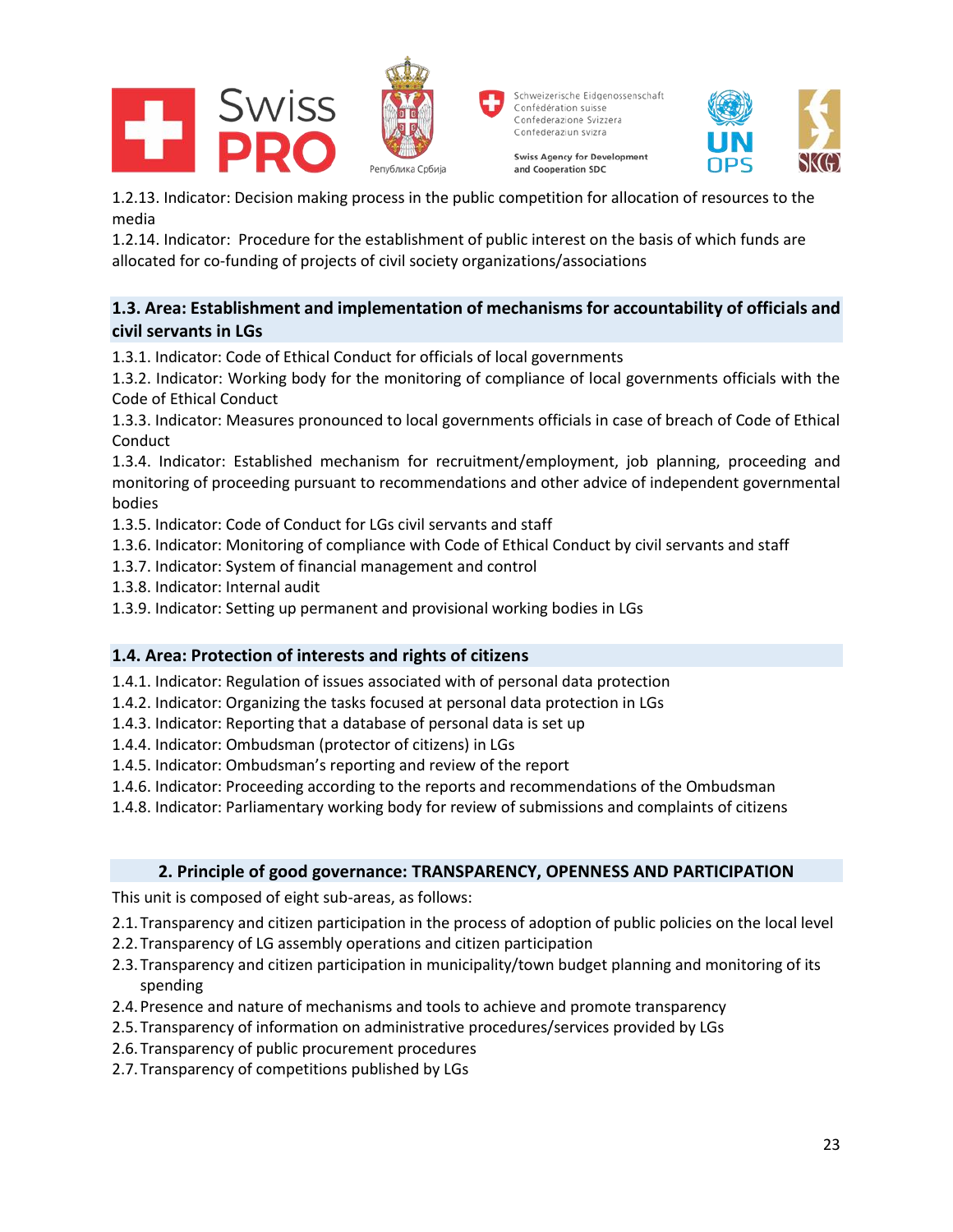







2.8.Enhancement of citizen participation through organizing and encouragement of direct participation in LGs operations

### **2.1. Area: Transparency and citizen participation in the process of adoption of public policies on the local level**

2.1.1 Indicator: Participation of civil society organizations in the process of adoption of public policies on the local level

2.1.2. Indicator: Organizing and conducting public debates as an important element for promoting transparency and participation of citizens in the process of adoption of public policies on the local level

#### **2.2. Area: Transparency of LG assembly operations and citizen participation**

2.2.1 Indicator: Publishing information on municipal/town assembly and establishment of cooperation with it

2.2.2 Indicator: Publishing information on municipal/town assembly activities

2.2.3. Indicator: Accessibility of the data on established permanent or provisional LGs working bodies and results of their operations

# **2.3. Area: Transparency and citizen participation in municipality/town budget planning and monitoring of its spending**

2.3.1. Indicator: Enabling participation of citizens in budget drafting – regulations

- 2.3.2. Indicator: Enabling participation of citizens in budget drafting practice
- 2.3.3. Indicator: Enabling continuous monitoring of budget execution during the year
- 2.3.4. Indicator: Enabling continuous monitoring of data pertinent to budget expenditures

#### **2.4. Area: Presence and nature of mechanisms and tools to achieve and promote transparency**

- 2.4.1. Indicator: Access to information of public importance
- 2.4.2. Indicator: Information bulletin on LGs operations
- 2.4.3. Indicator: LGs website
- 2.4.4. Indicator: Public relations.

#### **2.5. Area: Transparency of information on administrative procedures/services provided by LGs**

2.5.1. Indicator: Records and publishing of administrative procedures/services provided by LGs

2.5.2. Indicator: The manner in which information on administrative procedures/services provided by LGs are published

2.5.3. Indicator: Content of information on published/publicly available administrative procedures/ services provided by LGs

#### **2.6. Area: Transparency of public procurement procedures**

2.6.1. Indicator: Up-to-date information on LGs website on current public procurements 2.6.2. Indicator: Public procurement plans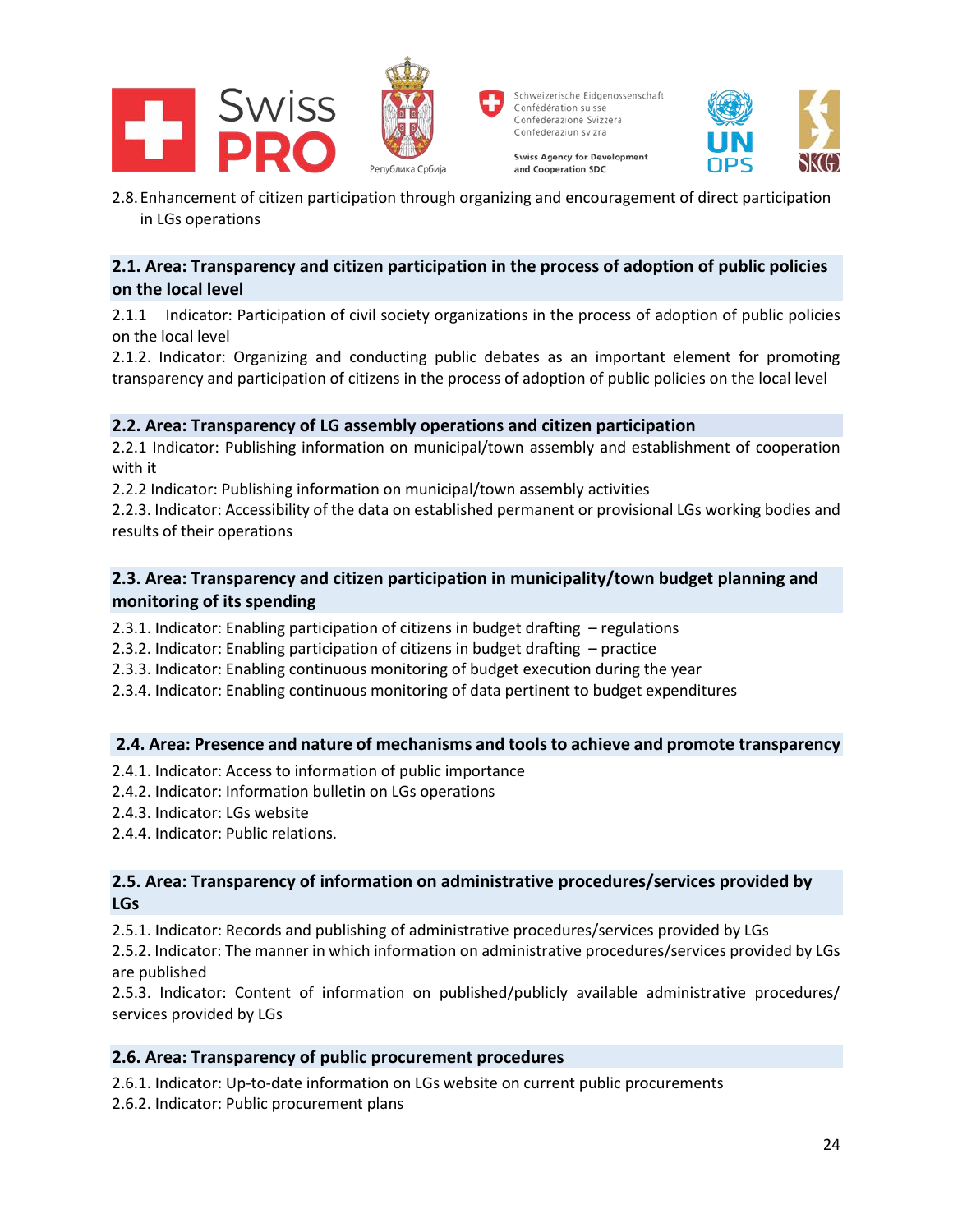



Schweizerische Eidgenossenschaft Confédération suisse Confederazione Svizzera Confederaziun svizra

**Swiss Agency for Development** and Cooperation SDC



2.6.3. Indicator: Reports on public procurement realization

2.6.4. Indicator: Volume of published documents on public procurement procedures

# **2.7: Area: Transparency of competitions published by LGs**

2.7.1. Indicator: Transparency of open competitions for the award of funding to civil society organizations 2.7.2. Indicator: Transparency of open competitions for the award of funding to media outlets in the area of promoting public interest in information

2.7.3. Indicator: Transparency of recruitment procedure using public announcement of vacant posts

2.7.4. Indicator: Transparency of recruitment procedure using internal announcement of vacant posts

2.7.5. Indicator: Transparency of recruitment procedure using public announcement of vacancy for top managers of public services (public enterprises and public institutions)

2.7.6. Indicator: Transparency of open competitions for lease of LGs' public property

# **2.8. Area: Enhancement of citizen participation through organizing and encouragement of direct participation in LGs operations**

2.8.1 Indicator: Direct citizen participation in LGs operations

# **3. Principle of good governance: EQUALITY**

This unit is composed of five sub-areas, as follows:

- 3.1. Monitoring the situation relating to vulnerable population
- 3.2. Defining the local policies to meet the needs of local vulnerable populations
- 3.3. Mechanism for prevention of discrimination
- 3.4. Special measures
- 3.5. Local finances motivated by the principle of gender equality

# **3.1. Area: Monitoring the situation relating to vulnerable populations**

- 3.1.1. Indicator: Statistical data on vulnerable populations
- 3.1.2. Indicator: Vulnerable populations covered by collection of data for statistical purposes
- 3.1.3. Indicator: Analysis of accessibility of LGs services to all population groups

# **3.2. Area: Formulating the local policies to meet the needs of local vulnerable populations**

- 3.2.1 Indicator: Analysis of needs of vulnerable populations
- 3.2.2 Indicator: Adoption of local programs for improvement of social protection
- 3.2.3 Indicator: Providing local social protection services
- 3.2.4 Indicator: Improvement of access for persons with disabilities
- 3.2.5 Indicator: Use of language and alphabet of ethnic minorities
- 3.2.6 Indicator: Promotion of standing of Roma men and women

#### **3.3. Area: Mechanisms for prevention of discrimination**

3.3.1 Indicator: Local mechanism for gender equality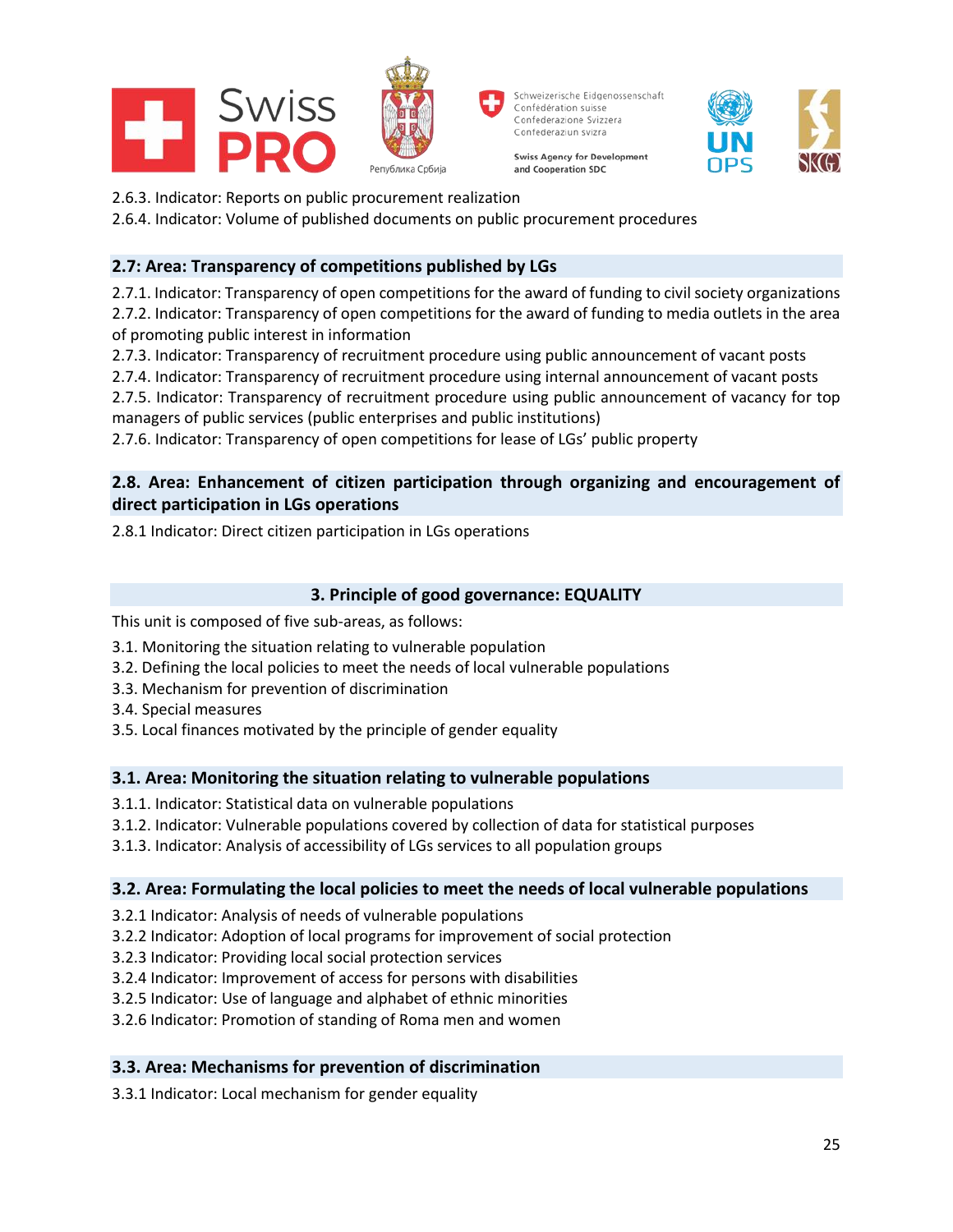







#### 3.3.2 Indicator: Free legal aid

3.3.3 Indicator: Partnership with civil society organizations (CSO) that support vulnerable social groups

#### **3.4. Area: Special measures**

3.4.1 Indicator: Implementation of special measures

#### **3.5. Area: Local finances motivated by the principle of gender equality**

3.5.1. Plans for gradual introduction of gender sensitive budgeting in the budgeting process on the local level

3.5.2. Identification of gender sensitive objectives in the budget

3.5.3. Introducing gender sensitive indicators in the budget

# **4. Principle of good governance: PREDICTABILITY, EFFICIENCY AND EFFECTIVENESS OF LOCAL GOVERNMENTS**

This unit is composed of four sub-areas, as follows:

- 4.1. Predictability
- 4.2. Efficiency
- 4.3. Effectiveness
- 4.4. Evaluation of LGs operations outcomes

#### **4.1. Area: Predictability**

4.1.1. Indicator: Harmonization of administrative practices within individual LGs

- 4.1.2. Indicator: Harmonization of administrative practices among different LGs
- 4.1.3. Indicator: Oversight of the process of harmonization of administrative practices

4.1.4. Indicator: Accessibility of harmonized administrative practices

4.1.5. Indicator: Receipt of decisions of first instance bodies after a complaint

- 4.1.6. Indicator: Notification of clients on amendment of regulation in the course of proceedings
- 4.1.7. Indicator: Administrative procedure tracking system

#### **4.2. Area: Efficiency**

4.2.1. Indicator: Monitoring of compliance with deadlines stipulated in the Law on Administrative Procedures and deadlines stipulated in other laws / reporting on measures undertaken in case of deadline expiry

4.2.2. Indicator: Methodology for monitoring of compliance with deadlines stipulated in the Law on Administrative Procedures and deadlines stipulated in other laws / reporting on measures undertaken in case of deadline expiry

4.2.3. Indicator: Deadlines by which decisions have to be passed/issued in procedures initiated upon request of a client or ex officio pursuant to the Law on Administrative Procedures

4.2.4. Indicator: Deadlines by which certificates on data contained in officially kept registries have to be issued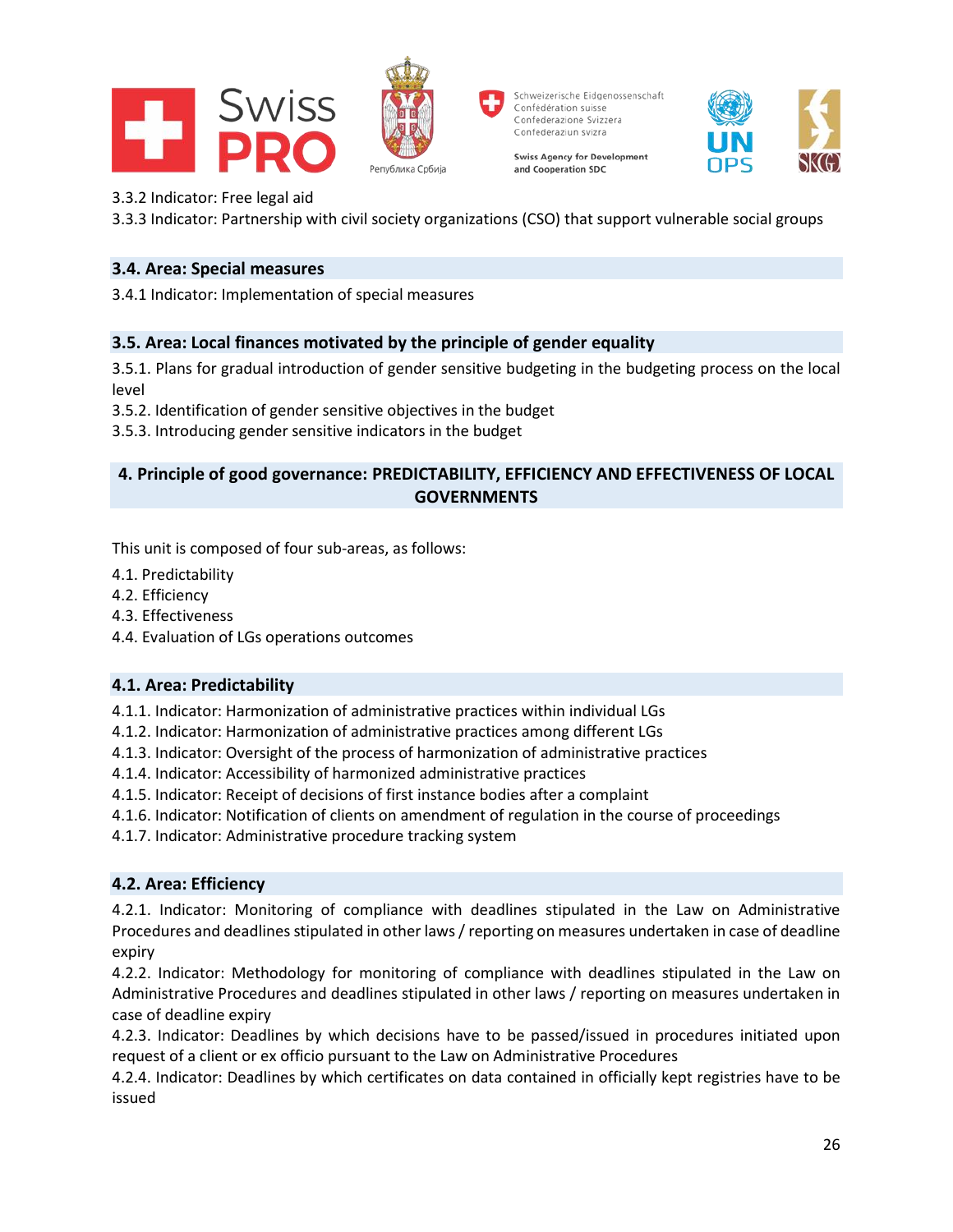







4.2.5. Indicator: Deadlines in case a complaint is forwarded from the first-instance to the second instance body

4.2.6. Indicator: Establishment of a single desk for information and receipt of client's applications/submissions

4.2.7. Indicator: Establishment of a single administration site

4.2.8. Indicator: Conducting disciplinary procedures, deciding on disciplinary accountability, pronouncing disciplinary measures in cases of serious breach of duty in the areas of labor relations, unconscientious, untimely, or incomplete performance of duties or disobeying orders by superior staff

4.2.9. Indicator: Establishing cooperation and associating with other LGs and their bodies, services

4.2.10. Indicator: Competencies of LGs accomplished through inter-municipal cooperation

4.2.11. Indicator: Already accomplished stages leading to full use of the information system (e-Law on Administrative Procedures)

4.2.12. Indicator: Information security

#### **4.3. Area: Effectiveness**

4.3.1. Indicator: Operational standards for service providing by town/municipal administration

4.3.2. Indicator: Town/municipal administration operations are harmonized with models of administrative procedures/services

4.3.3. Indicator: Mechanism for monitoring the number and frequency of services from LG's source and delegated competencies

4.3.4. Indicator: Analysis and undertaken measures on the basis of an established mechanism for monitoring the number and frequency of services from LG's source and delegated competencies and adjustment of town/municipal administration organization to the established state

4.3.5. Indicator: Mechanisms for organized monitoring of amendments of regulations within the competencies of local governments

4.3.6. Indicator: Analysis of impact of regulations implemented by LGs

4.3.7. Indicator: Prevention of multiple decisions on one and the same administrative case

4.3.8. Indicator: Records of submitted objections to operations of bodies, institutions and public enterprises founded by LGs

4.3.9. Indicator: Records of procedures after complaints against rulings on objections to operations of bodies, institutions and public enterprises founded by LGs

4.3.10. Indicator: Data collection, monitoring and analysis of the situation in the field of inspection oversight

4.3.11. Indicator: Plans for inspection supervision

4.3.12. Indicator: Preventive actions of inspection

4.3.13. Indicator: Coordination of inspection supervision of tasks within the source competencies of LGs.

#### **4.4. Area: Evaluation of LGs operations outcome**

4.4.1. Indicator: Ways in which LGs enables citizens to assess performance of LG bodies

4.4.2. Indicator: Conducting an analysis of assessment of performance of LG bodies and citizen's proposals on how to improve the operations

4.4.3. Indicator: Compliance of competent bodies after analysis of assessment of LG bodies and citizen's proposals on how to improve the performance